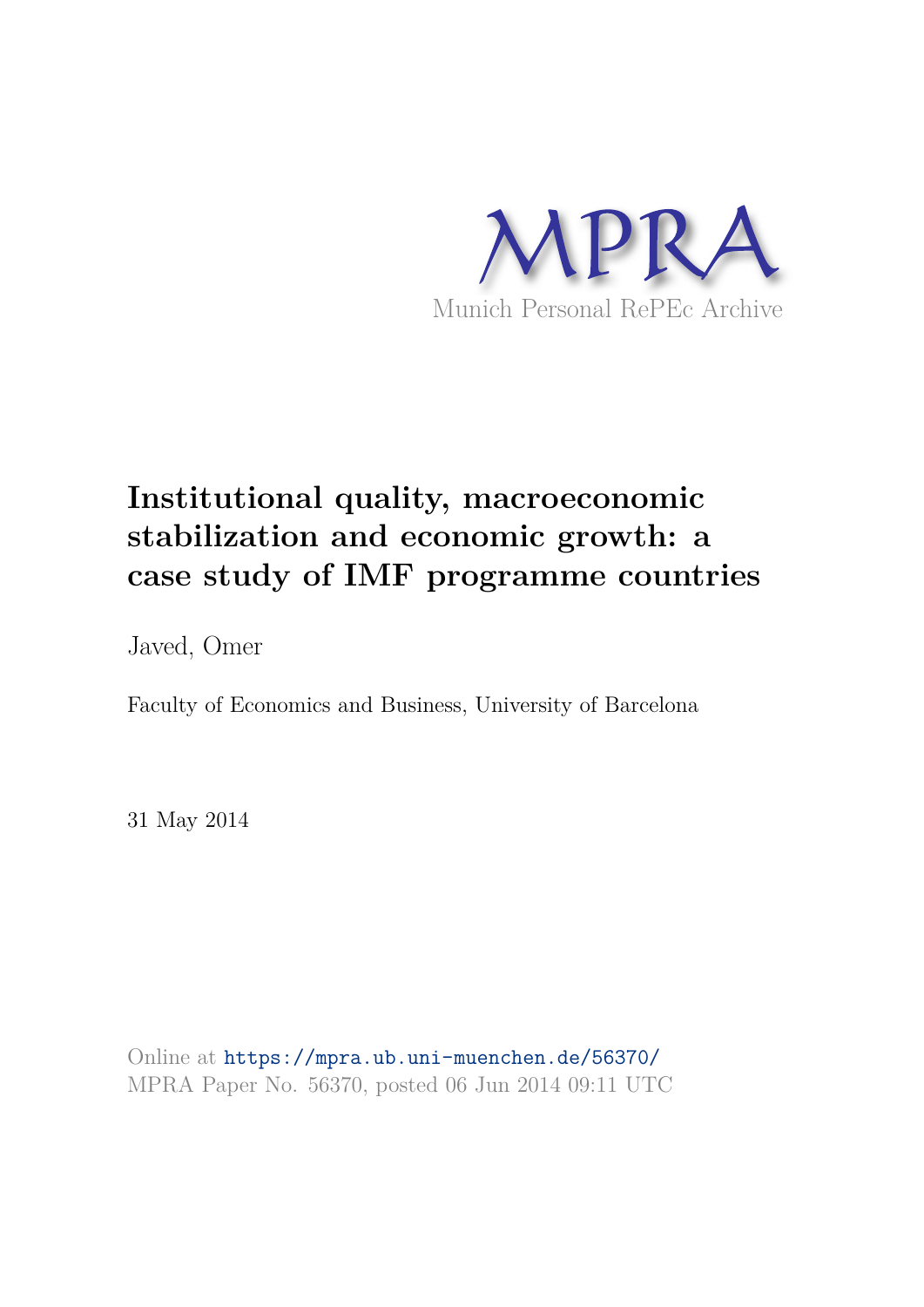## **Institutional quality, macroeconomic stabilization and economic growth: a case study of IMF programme countries**

O. Javed

*Faculty of Economics and Business, University of Barcelona, Av. Diagonal, 690, 08034, Barcelona, Spain Email: ojavedja7@alumnes.ub.edu ; omerjaved7@gmail.com*

The current study is motivated by the overall lackluster performance of IMF programmes in recipient countries in terms of economic growth consequences, and tries to explore the relevance of institutional determinants (that have a positively significant role in improving institutional quality in IMF programme countries, in the first place) in enhancing real economic growth in IMF programme countries; as otherwise highlighted by New Institutional Economics literature for countries generally. Moreover, the study also investigates the impact of these determinants through the channel of macroeconomic stability. Based on a time period of 1980-2010 (coinciding with a duration of increasing number of IMF programmes), the results mainly validate that institutional determinants overall play a positive role in reducing macroeconomic instability, and through it, and also independently, enhance real economic growth.

## **I. Introduction**

l

During the last three decades or so, many countries have received once or have been prolonged users<sup>1</sup> of International Monetary Fund (IMF; or simply the 'Fund') resources, but research literature points to the fact that most of them have not been able to achieve macroeconomic stability on sustained basis (Evrensel, 2002; Easterly, 2005).

<sup>&</sup>lt;sup>1</sup> Independent Evaluation Office (IEO, 2002, p. 9 and 24) indicates that a country which remains in an IMF programme for at least 7 years in a 10 year time period, is referred to as a prolonged user.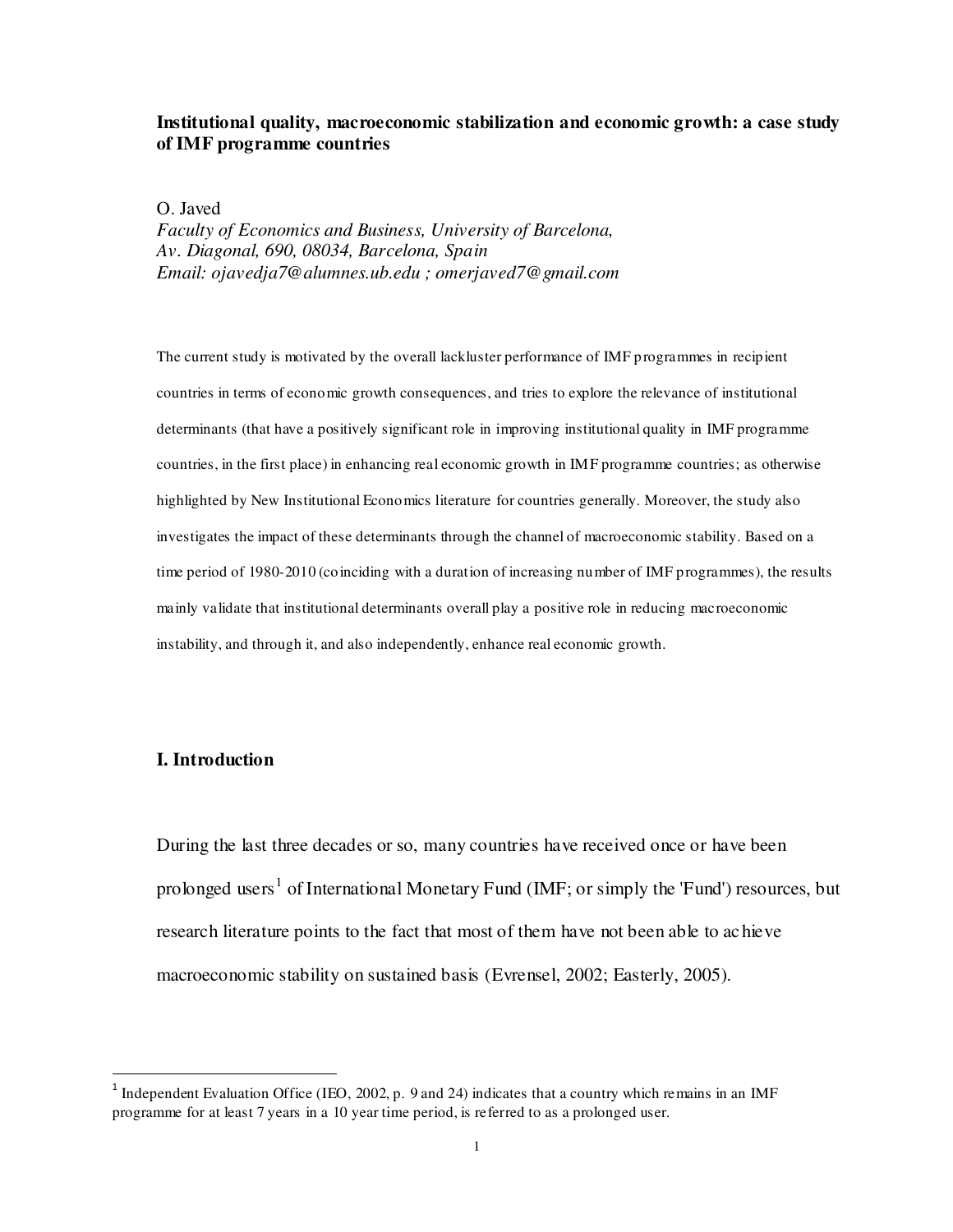At the same time, it has been pointed out that too much focus of the IMF on the demand side of the economy, at the cost of supply side, has led to the impact of IMF programmes at most being neutral (and in some countries even negative) on economic growth of programme countries (Haque and Khan, 1998; Bird, 2001; Bird, 2007; Arpac *et al.*, 2008).

NIE (New Institutional Economics) literature, on the other hand, indicates that countries which saw improvement in institutional quality, also witnessed their per capita incomes improving (Acemoglu and Johnson, 2005; Afonso and Jalles, 2011). Actually, NIE points out that institutional quality improves when an environment is created (for example, by reducing transaction costs through providing better education, protecting property rights, providing better environment for businesses mainly through ensuring enforcement of contracts, improving rule of law) that incentivises people to invest in the economy, and in turn contribute to economic growth.

Given the consequence of IMF programmes at most being neutral for economic growth, on one hand, and institutional determinants significantly affecting economic growth in countries overall, on the other hand, the paper intends to explore the possibility in IMF programme countries, that significant institutional determinants (obtained from Javed, 2014) positively impact real GDP both directly, and then indirectly through the macroeconomic stability channel.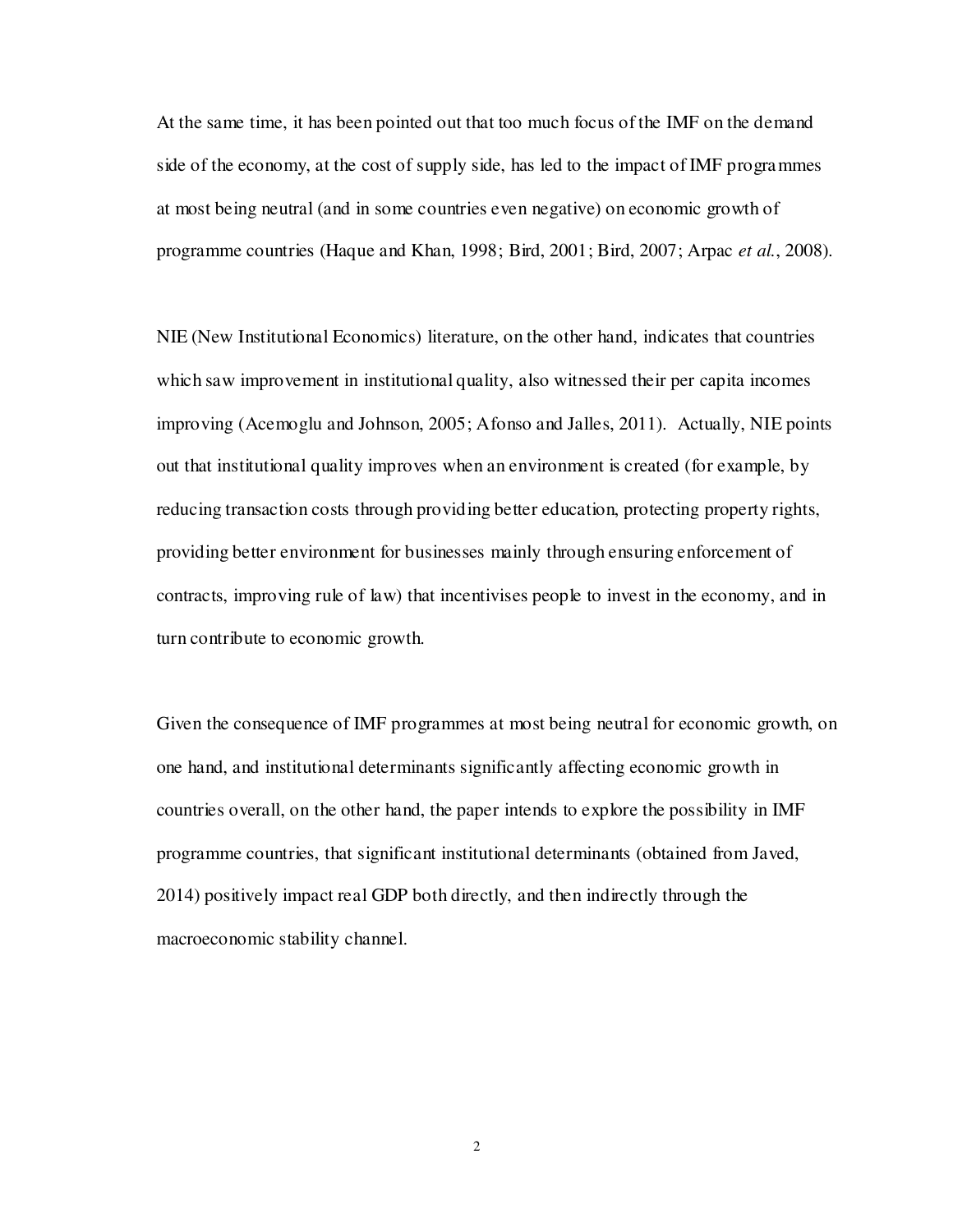The study is structured in the following way: relevant literature is reviewed in Section II, followed by discussion of data and methodology in Section III, while Section IV highlights estimation and results. Conclusion of the study is given in the last section.

## **II. Literature Review**

Ever since the Third World Debt crisis of the 1980s, IMF enhanced its role, mainly through its structural adjustment window; resulting in turn, in greater focus of economic research to gauge the impact of IMF programmes on the economic performance of recipient countries.

A lot of countries have been under the IMF programmes during the last three decades. Therefore, there has been an effort by researchers to understand the impact of these programmes, for which different approaches have been employed. Haque and Khan (1998; p. 7) pointed out that the difference between these methodologies fundamentally lay in the way the 'counterfactual' was formulated, which served as a benchmark to gauge the performance of the 'actual outcome' against a macroeconomic outcome existing in a world of no programme (i.e., the 'counterfactual').

Haque and Khan (1998; p. 8-12) indicated that due to informational constraints with regard to structural parameters and policy reaction function parameters, different programme evaluation methods construct counterfactuals differently; with approaches being (i) beforeafter (BA; evaluates macroeconomic performance under and before the programme; but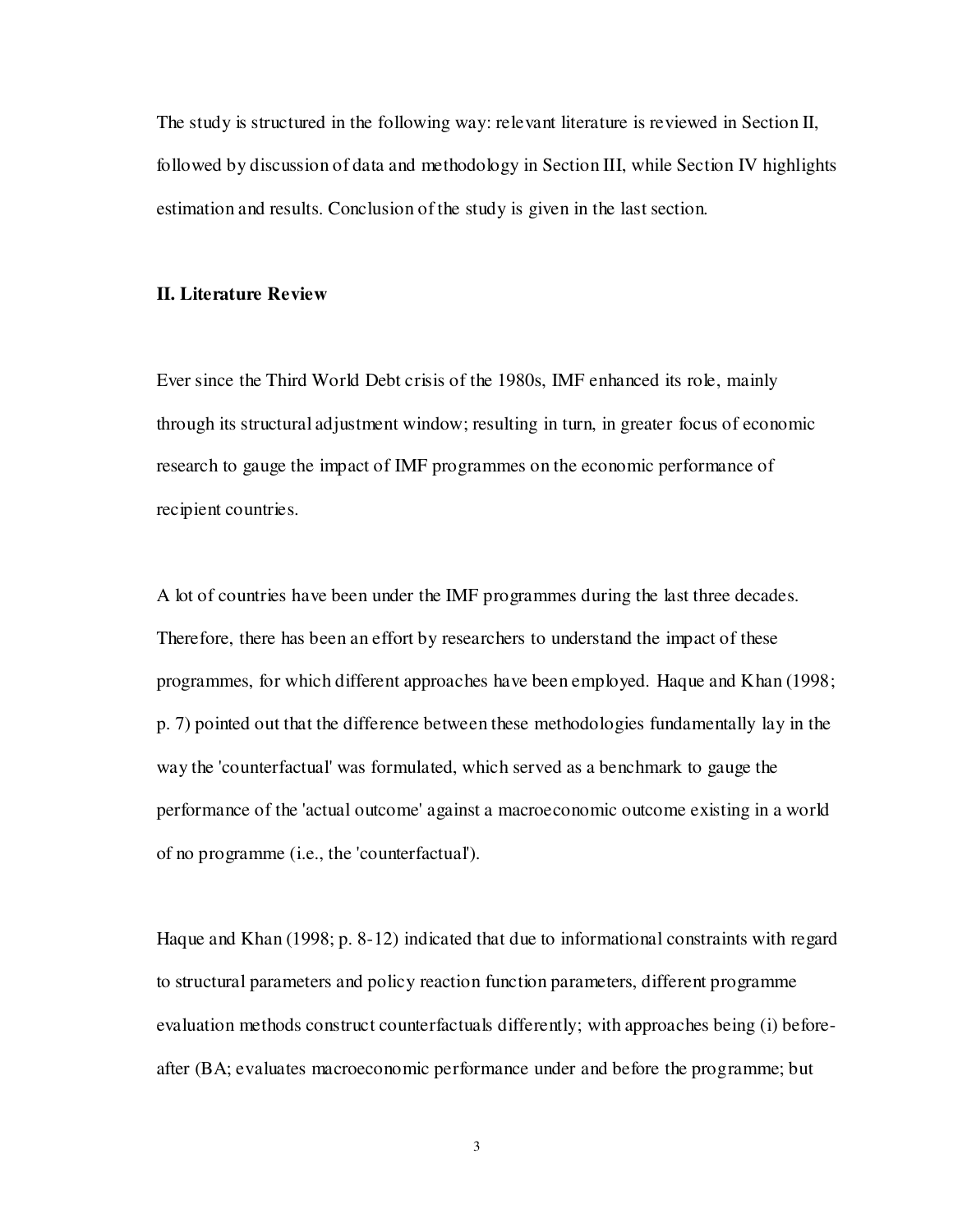suffers from over-simplification by excluding the impact of any exogenous factors), (ii) with-without (WW; where a group of non-programme countries is taken as a 'control group' and the performance of a programme country is compared with it; with major shortcoming in terms of assuming that programme and non-programme countries are same prior to the start of the programme, which is especially problematic given the programme country is crisis hit to start with, suffering in turn the non-random selection bias with regard to selection of programme countries), (iii) generalized evaluation estimator (GEE) approach (while it also compares programme and non-programme countries, it controls for initial conditions and exogenous influences), and (iv) comparison of simulations (SIM; compares simulated performance of countries under hypothetical Fund programmes and non-Fund policies; but has the shortcoming that the required underlying econometric model that captured the whole spectrum of a typical Fund programme, is not available).

Using BA approach, while Khan and Knight (1981) reported a negative impact, Killick *et al.* (1992) pointed towards a positive impact of IMF programmes on economic growth of recipient countries; where Evrensel (2002) indicated a neutral impact on economic growth. Similarly using WW approach, while Donovan (1981) found out a positive impact of Fund programmes on economic growth, Loxley (1984) pointed towards a neutral effect on growth. Hence, the underlying weak assumptions with regard to formulation of counterfactual in the BA and WW approaches may be the reason why different studies using these methodologies produced results that are all over the place, making it difficult to conclude anything substantively with regard to the impact of IMF programmes on economic growth of recipient countries.

4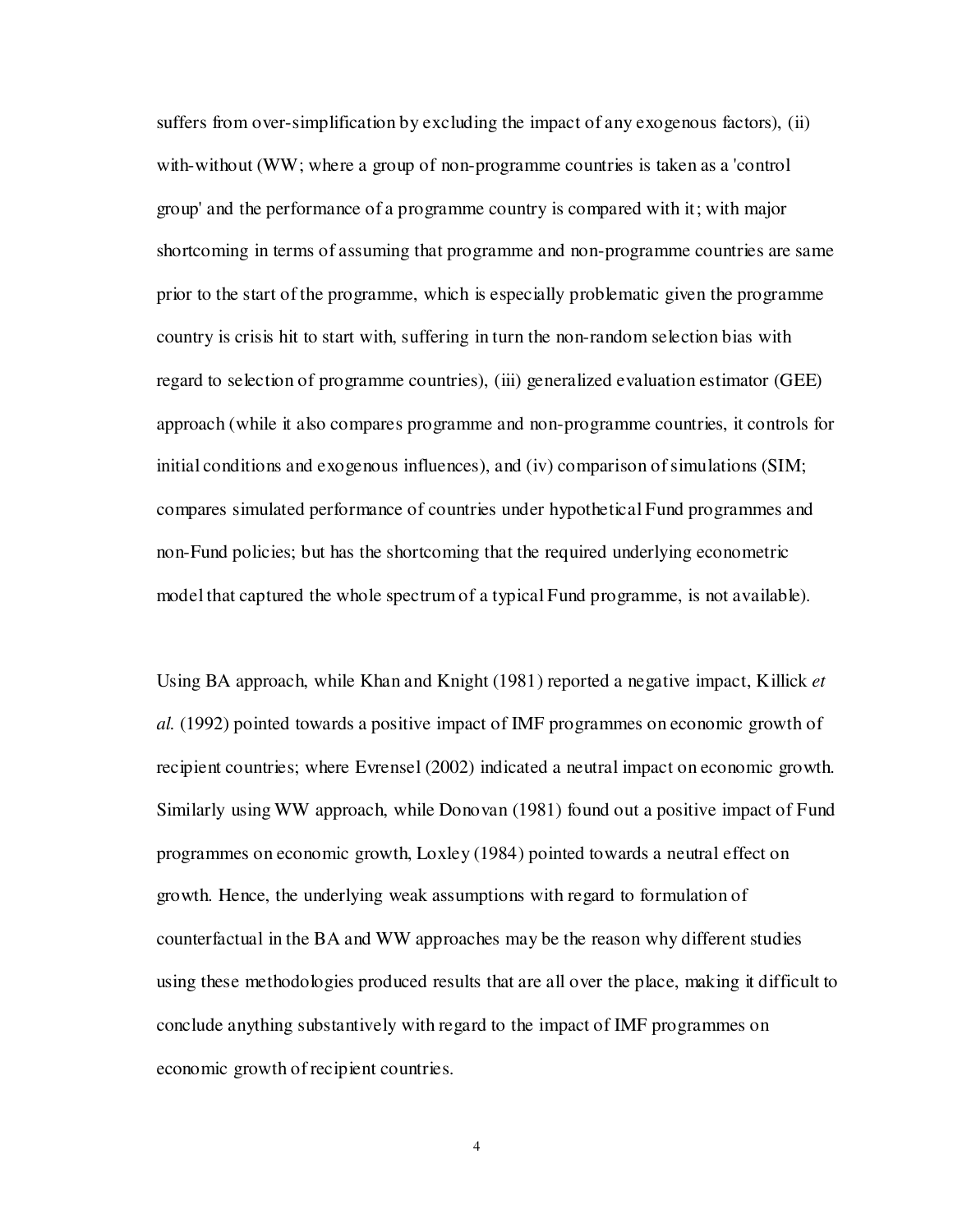Having said that, formulation of a more informed counterfactual, using GEE methodology gave more consistent results, which most often than not indicated that Fund programmes had a negative impact on economic growth of recipient countries. Hence, for example, Goldstein and Montiel (1986) using data from 1974-1981, and employing GEE methodology pointed out a negative impact of Fund programmes on economic growth. Similarly, Barro and Lee (2005) using GEE methodology (and by employing data from 1975 to 2000) indicated that Fund lending retarded economic growth. Also, Dreher (2006), who covered a time period from 1970-2000, pointed out an overall negative impact on economic growth. Furthermore, Nsouli *et al.* (2004) also indicated that Fund programmes remained neutral in terms of their impact on economic growth.

A further review of literature to see the detailed impact of IMF programmes revealed a lackluster performance in terms of individual macroeconomic indicators of recipient countries, along with highlighting the emergence and persistence of recidivism in IMF programme countries. While Khan (1990) and Pastor (1987) discovered significant positive impacts on the overall balance of payments, Conway (2006) indicated that the impact has reduced since the 1970s and 1980s. Evrensel (2002; p. 586) found out that previous programme countries entered a new one at the back of an even worse macroeconomic situation (as compared to the situation when they were not in the programme in the first place), because of the existence of moral hazard in terms of easily available financing. Also, he indicated that significant improvement achieved in terms of current account and foreign exchange reserves, could not be sustained after the duration of

5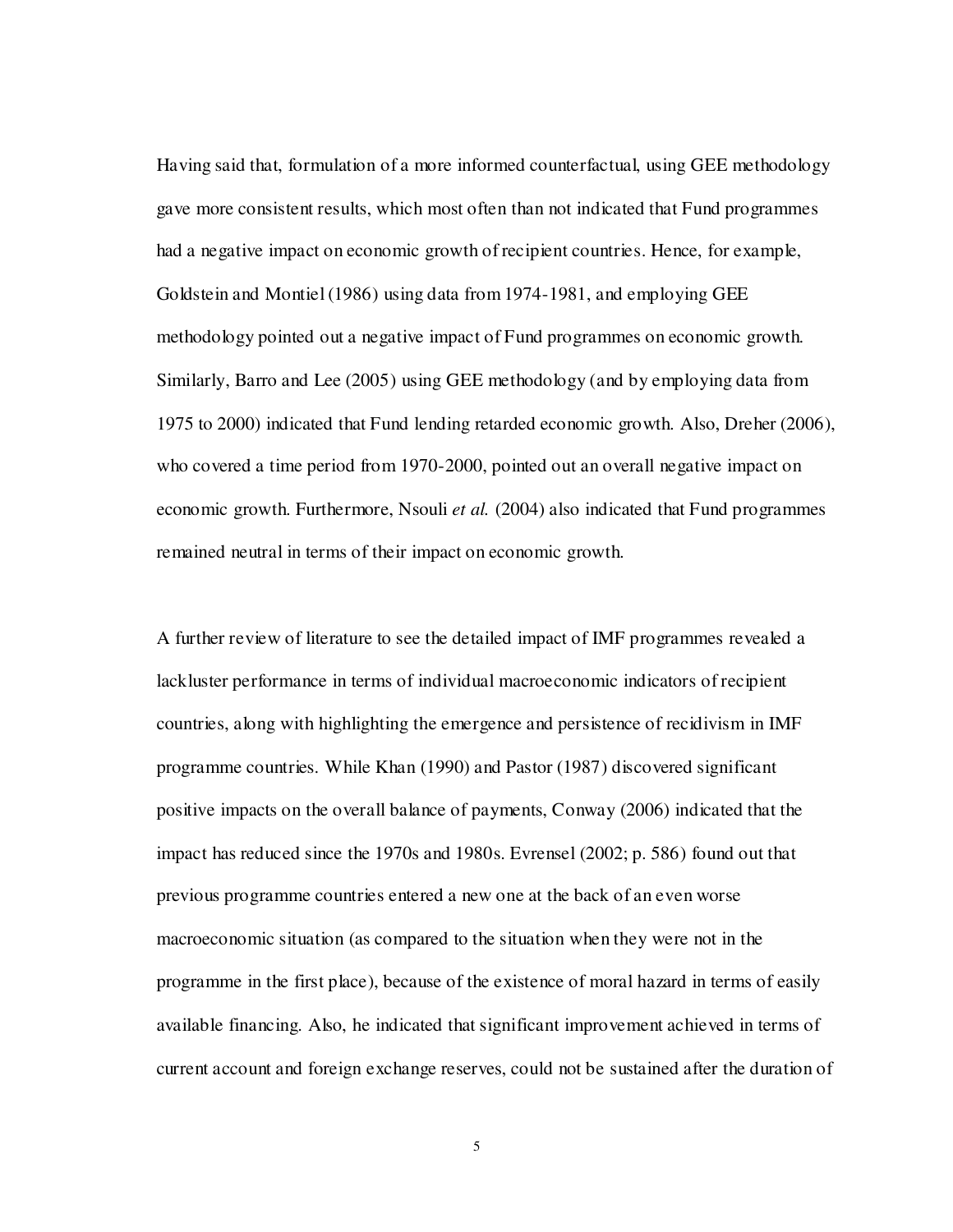the programme. Also, Przeworski and Vreeland (2000), using data from 1951 to 1990, show that countries in a programme lowered their growth rates, which otherwise grew faster once they left the programme.

Furthermore, the research conducted by Barro and Lee (2005) did not see any significant consequence of IMF programmes for either investment or inflation; and could not find positive consequence on economic growth in recipient countries, who remained frequent borrowers from IMF. Bird (1996) pointed out that till the Fund programmes focused on improving economic growth as the top priority on its agenda (taking in turn a long term perspective of the BOP), recipient countries would continue to remain recidivist. Similarly, Hutchison and Noy (2003), pointed out low programme completion rates and recidivism, high output costs, and no improvement of current account for Latin America.

Butkiewicz and Yanikkaya (2005) using actual monetary values of IMF lending (rather than the number of programmes approved by the Fund, since according to the them there remained a high level of non-completion of IMF programmes) pointed out that while Fund's overall objective for crisis-hit countries was to put them on stable economic growth footings, yet the impact of Fund programmes is either neutral or negative, given their policies have an adverse impact for public and private investment; revealing in turn that the Fund in putting too much emphasis on the demand side, neglecting the supply side of the economy in the process. One of the main steps in this regard, according to NIE is improving institutions so that the transaction costs can be lowered to induce investment (which in turn helps boost economic growth).

6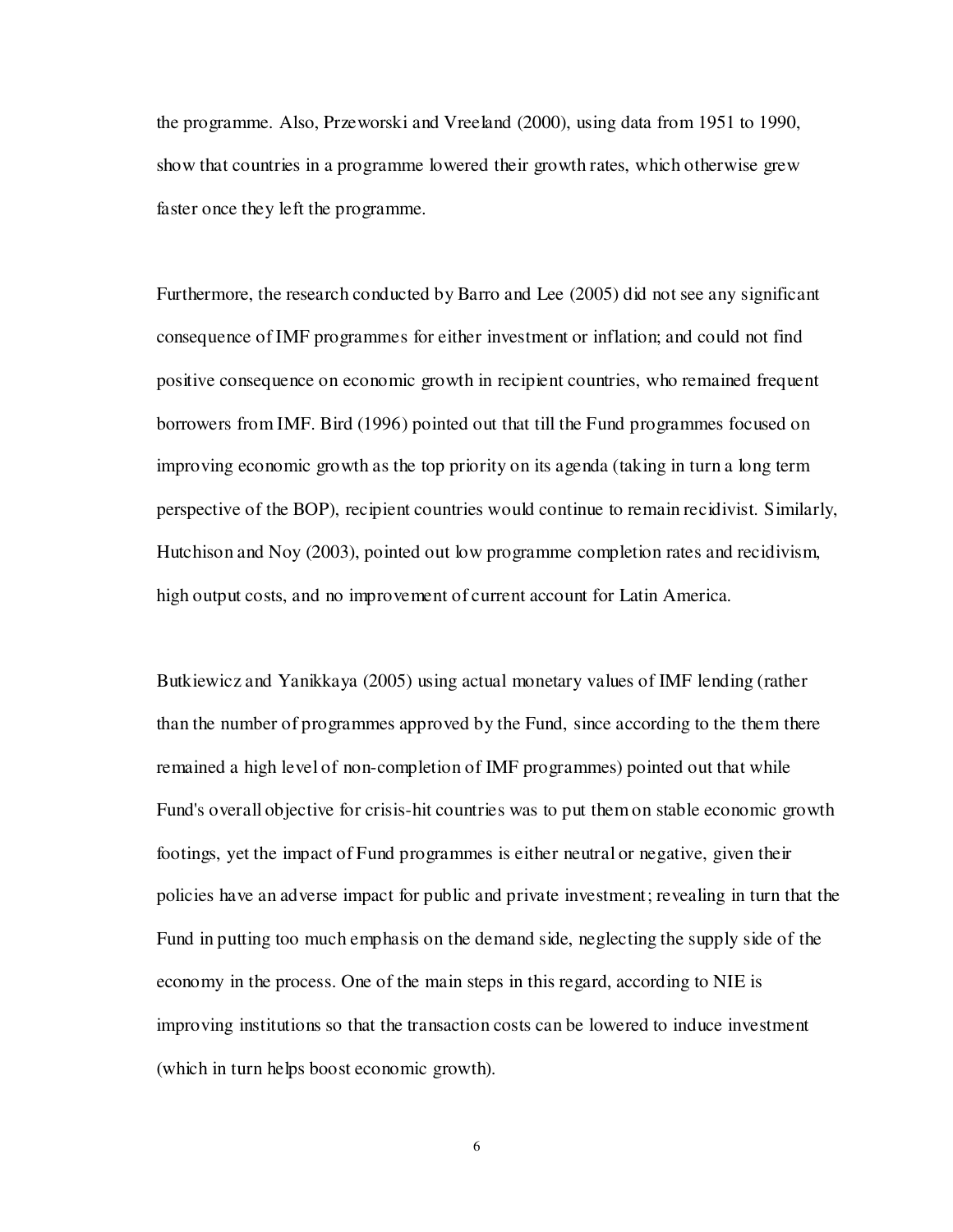With regard to the prolonged users, Easterly (2005) indicated that during 1980-99 these countries were unable to achieve either reasonable growth or deal convincingly with macroeconomic distortions.

Given this background while the Fund also realized and internalized this performance and criticism (IMF 2005a; IEO, 2007), researchers have criticised and asked IMF to improve its Financial Programming Framework (FPP) for better results for recipient countries in terms of consequences for macroeconomic stability and economic growth (IEO, 2007; Bird and Willett, 2004). For instance, Bird (2007) found the criticism to be legitimate since it found IMF programmes to be 'over simplistic'. Moreover, Buira (1983) called on the Fund to revisit its financial programming techniques for certain cases. Also, Bird (2001) asked IMF to redesign its programmes. More specifically, Abbot *et al.* (2010) while analyzing impact of programmes on developing countries, criticized Fund to be too rigid and conventional/uniform in its approach in terms of its conditionalities<sup>2</sup>, and this formed as one of the reasons for its impact neutral performance with regard to economic growth; in turn asked for a fresh approach.

In terms of suggesting specific remedies, Khan and Knight (1985), for instance, indicated the negative impact on economic growth could be restricted to short-term in case supplyside policies were pursued. Moreover, Arpac *et al.* (2008) suggested to IMF to focus on domestic politics also while forming expectations about the extent of programme

l

 $2<sup>2</sup>$  The process of conditionality is whereby installments are released on a quarterly basis, at the back of successfully meeting benchmarks, which are pre-decided with regard to performance (Barro and Lee, 2005, p.1248).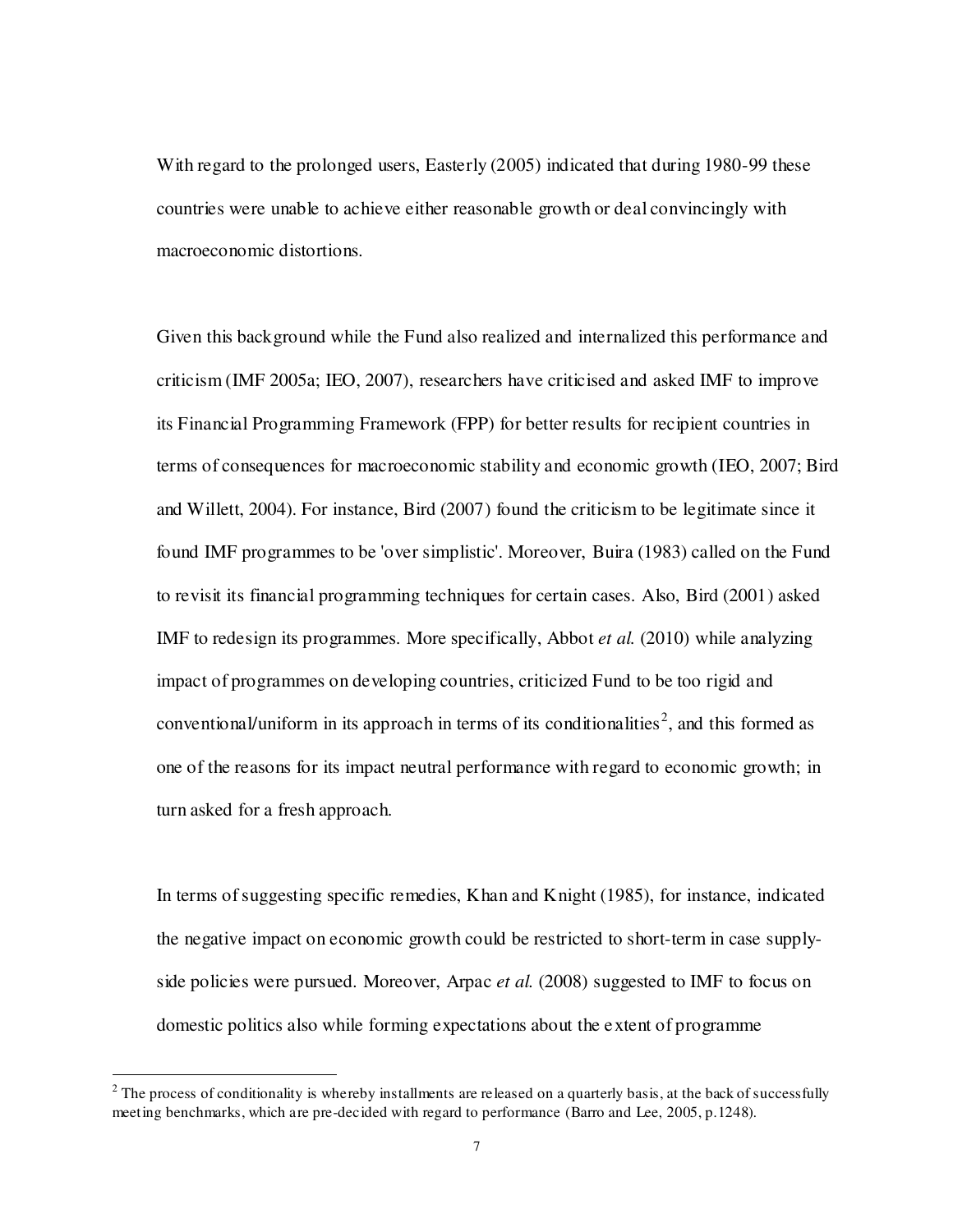implementation in a country. At the same time, Nsouli *et al.* (2004) pointed out that most research on gauging impact of Fund programmes did not take into account the underlying role of institutional quality in programme success rate. Furthermore, pointed out that in programme countries, better institutional quality and conducive political environment had positive consequences for macroeconomic outcomes, and programme implementation rates.

Research literature of NIE has found that improvement in institutional determinants had an overall positive and significant bearing on the economic growth of countries (for example, Rodrik *et al.*, 2002; Hall and Jones, 1999). For instance, Acemoglu *et al.* (2004) while analyzing the different institutions of North and South Korea, pointed out that unlike the North, in the South, by taking political and economic institutions were strengthened for example, policy decisions were taken democratically, protecting private property, and developing markets. This led to greater economic growth and development in South Korea over the years, as compared to North Korea, even though both countries shared the same culture since they were one country under the Japanese occupation (which ended in 1945, and the division subsequently). Similarly, improvement in institutions (both political and economic) led Botswana experience very high growth rates during the last three decades or so (Acemoglu *et al.*, 2003a; Parsons and Robinson, 2006).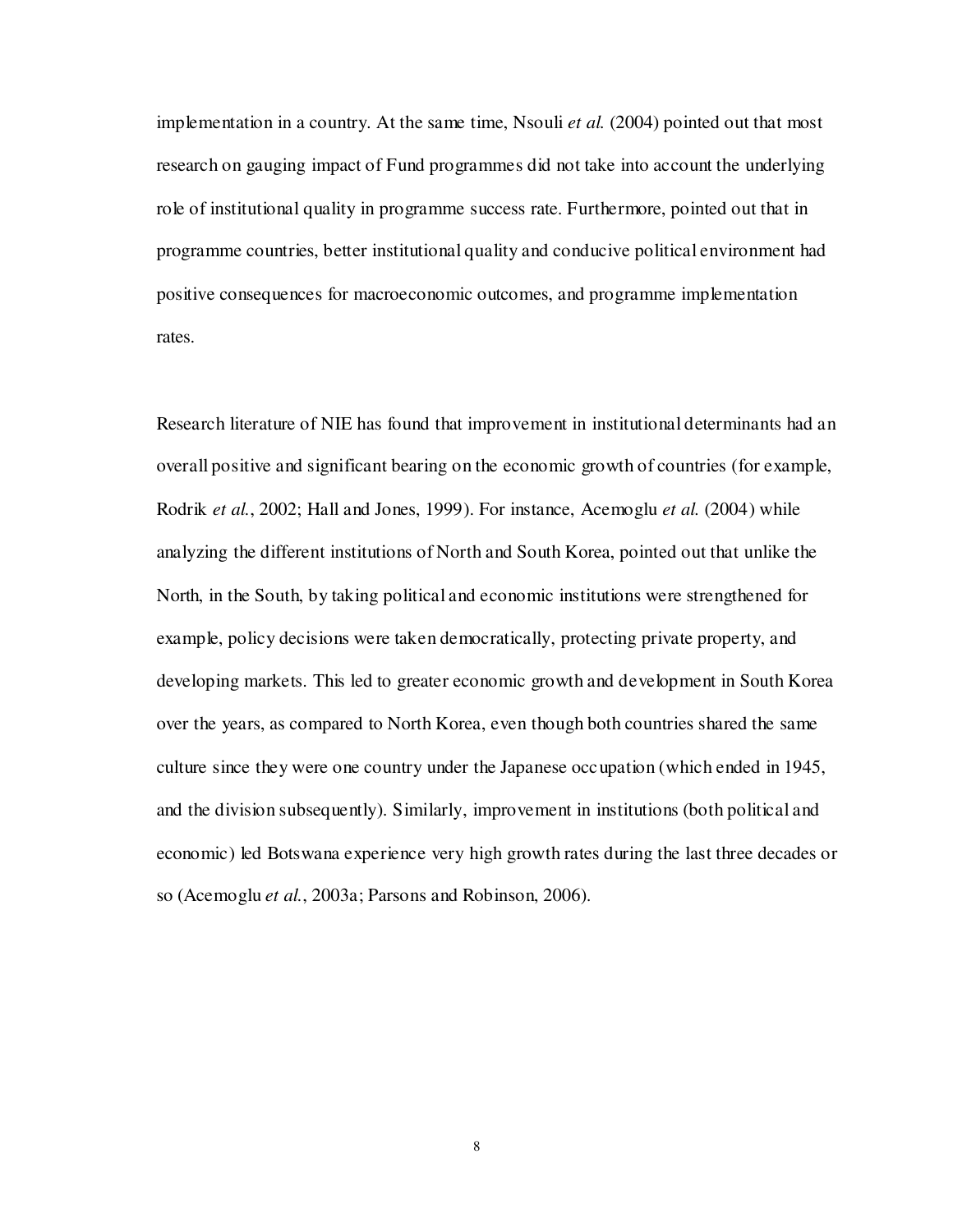## **III. Data and Methodology**

## *Theoretical design*

The main motivation of the current study is based on the 'missing link', which identifies itself as the effect of institutions on economic growth of IMF programme countries; given the background of a lackluster performance of IMF programmes for recipient countries in terms of economic growth consequence (mainly due to insufficient focus on the supply side of the economy) and the importance of institutions in improving growth rates in countries, as revealed by the research literature of NIE. Hence, the current study makes an effort to explore this 'missing link' by analysing the impact of institutional determinants on economic growth of IMF programme countries, with the underlying premise that improvement in institutional determinants both directly, and indirectly (through the channel of macroeconomic stability) positively impact real GDP.

As indicated earlier, NIE literature indicates that institutions have a significantly positive bearing on real economic growth (Rodrik *et al.*, 2002; Ugur, 2010). Ugur (2010) for example, drew the same conclusion from many studies conducted between 1995-2004, indicating also at the same time that the direction of causation was significantly from institutions to economic performance (Ugur, 2010, p.16). In the current analysis, the same is being premised for IMF programme countries:

Real GDP = f (institutional determinants, other variables) 
$$
(4)
$$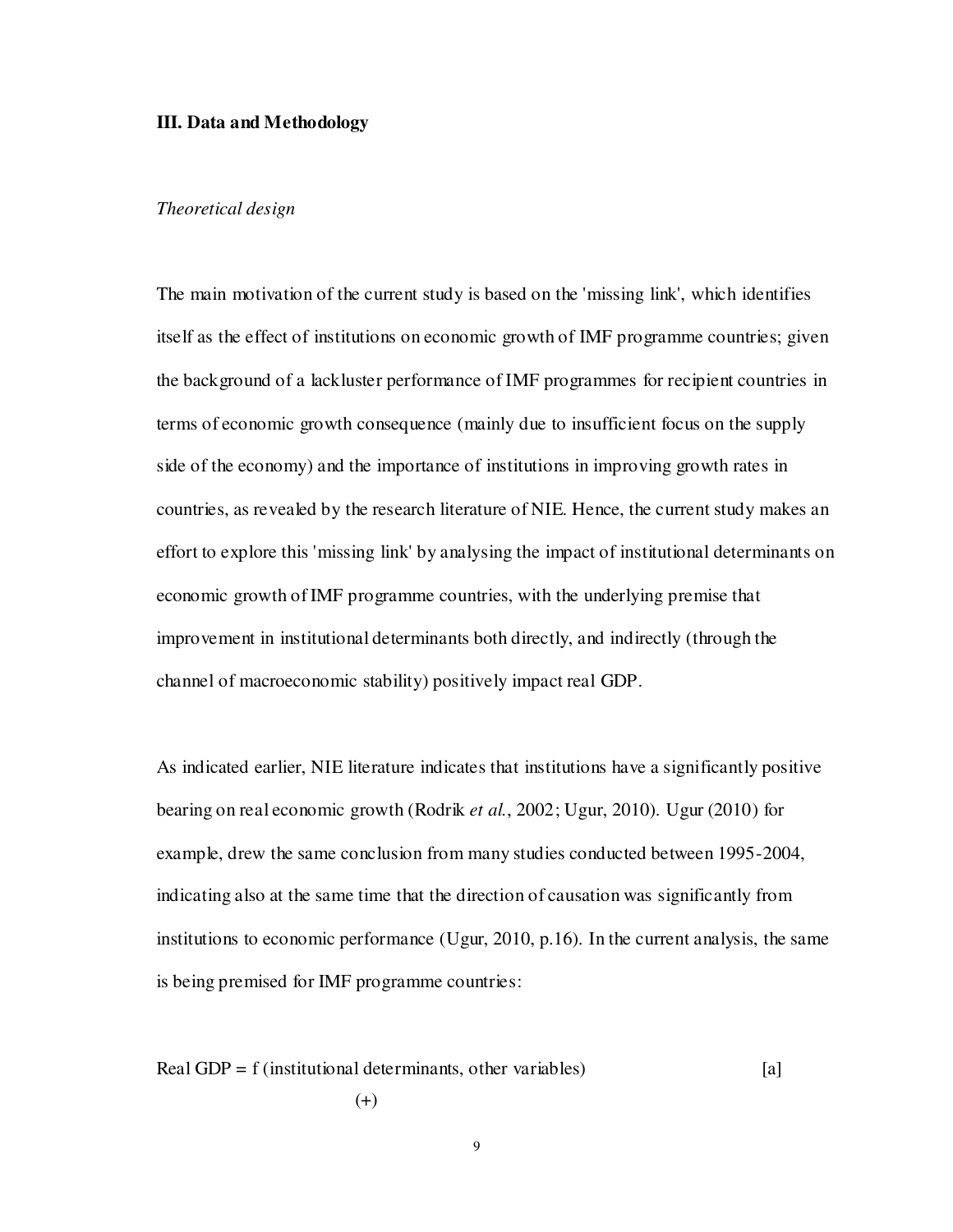At the same time, it has been advocated, for example by Acemoglu *et al.* (2003b) that the main reason behind macroeconomic instability and the varying levels of volatility among different countries were related more with institutional reasons than the traditionally identified macroeconomic determinants. Similarly, better budgetary institutions (which are important economic institutions) had a negatively significant impact on (budget) deficit (von Hagen, 1991). Hence, the current study considers the notion that institutional determinants in IMF programme countries negatively impact macroeconomic instability:

Macroeconomic Instability = f (institutional determinants, other variables) [b]

(-)

In a case study of Iran conducted by Haghighi *et al.* (2012) it was pointed out that there existed a long-term relation between economic growth and macroeconomic instability. Therefore, lastly, it is also premised here that macroeconomic instability has a negative bearing on real GDP in IMF programme countries:

Real GDP =  $f$  (macroeconomic instability, other variables)  $[c]$ (-)

For the purpose of analysis, the institutional determinants to be employed will be the significant determinants of institutional quality taken from Javed (2014).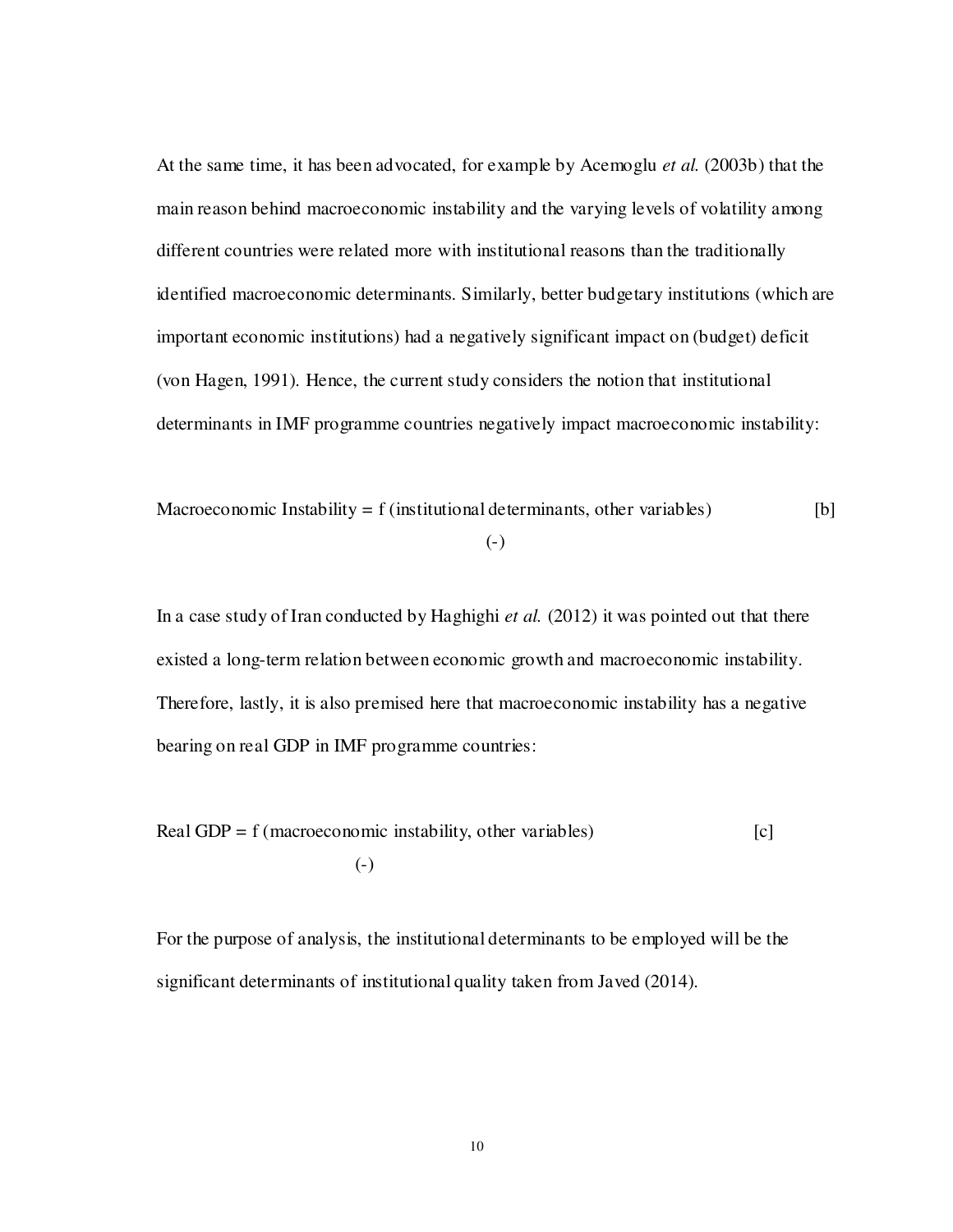## *Sample*

l

Out of the total IMF member countries at 188 IMF member country data from IMF website<sup>3</sup>, countries that have remained under the IMF programme at one time or the other (otherwise called 'programme countries') have been found out from, to stand at 129 during the sample period (1980-2010). Furthermore, for the purposes of analysis, programme countries have been sub-divided into two groups of 'prolonged users' and 'non-prolonged users<sup>4</sup>. They are 44 and 85 programme countries, respectively, during the same time period<sup>5</sup>.

*Data and variable description* 

Data on real GDP is taken from the World Economic Outlook (WEO) of the IMF<sup>6</sup>.

Based on the methodology and definitions of Ismihan (2003), Macroeconomic Instability Index  $(MII)^7$  has been constructed using the following five<sup>8</sup> indicators:

(i) inflation rate (calculated by taking data on GDP Deflator from WEO),

<sup>&</sup>lt;sup>3</sup> See complete list of IMF member countries at:  $\frac{http://www.inf.org/externa/Country/h}{}$ 

<sup>&</sup>lt;sup>4</sup> The author has used the terminology of non-prolonged users to represent a group of programme countries that have remained under an IMF programme for less than 7 years in a decade.

 $<sup>5</sup>$  See lists of prolonged users and non-prolonged users at Appendix-A.</sup>

<sup>&</sup>lt;sup>6</sup> <u>http://www.imf.org/external/pubs/ft/weo/2013/02/weodata/index.aspx</u>

 $<sup>7</sup>$  For details, see Ismihan (2003; pp. 214-15), who constructed MII.</sup>

 $8$  It may be indicated here that while Is mihan (2003) only included the first four indicators to construct the MII, the current study augments it with one more indicator.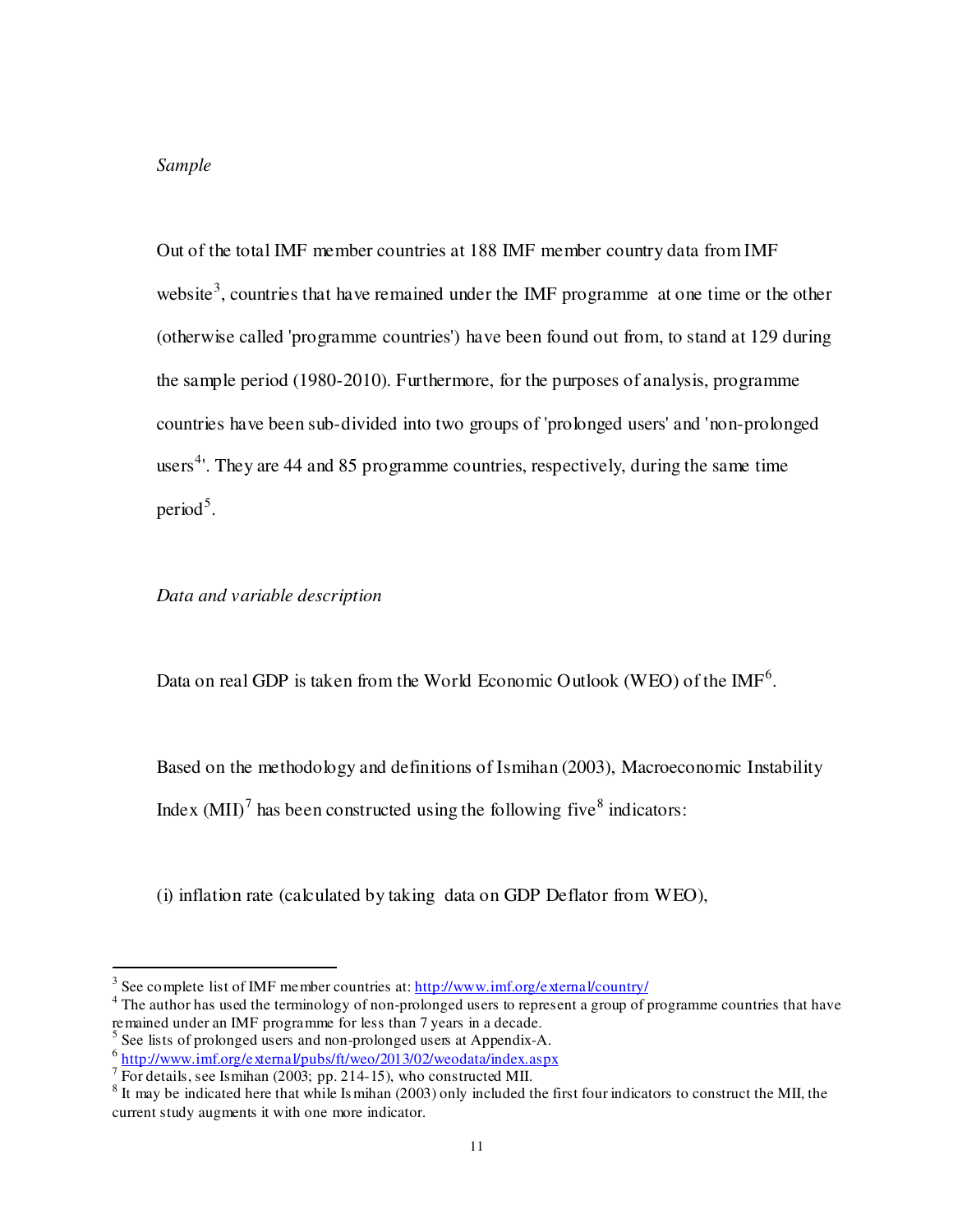(ii) budget deficit as percentage of GDP is (taken from WEO),

(iii) general government gross debt as percentage of GDP (obtained from WEO),

(iv) exchange rate variability has been calculated on the basis of 12 month end-of-period nominal exchange rate in SDR, taken from International Finance Statistics (IFS; IMF)<sup>9</sup> and,

(v) Real Effective Exchange Rate Index (REERI: taken from WDI $^{10}$  of the World Bank). This indicator has been included in Ismihan (2003) to augment MII to include the impact of competitiveness in it. Furthermore, it needs to be indicated that another index in this regard called the Macroeconomic Stability Subindex<sup>11</sup>, produced by World Economic Forum. The reason it has not been employed in the current analysis because of lack of consistency of its methodology; in turn, inhibiting comparability of data over longer periods of time.

**Political/governance related indicators.** From Javed (2014), significant variables include regime, military, civil liberties, and aggregate governance index $12$ .

**Economic variables.** From Javed (2014) significant variables include KOF Index of Globalization, monetary freedom, investment freedom, and property rights $^{13}$ . The other

l

 $9^9$  Data taken from IFS-CD ROM (Version 1.2.133).

<sup>10</sup> http://data.worldbank.org/data-catalog/world-development-indicator

 $11$ http://www.weforum.org/pdf/Global\_Competitiveness\_Reports/Reports/GCR\_05\_06/Composition\_of\_the\_Growt h Competitiveness Index

 $12$  For details see Javed (2014).

 $13$  For details see Javed (2014).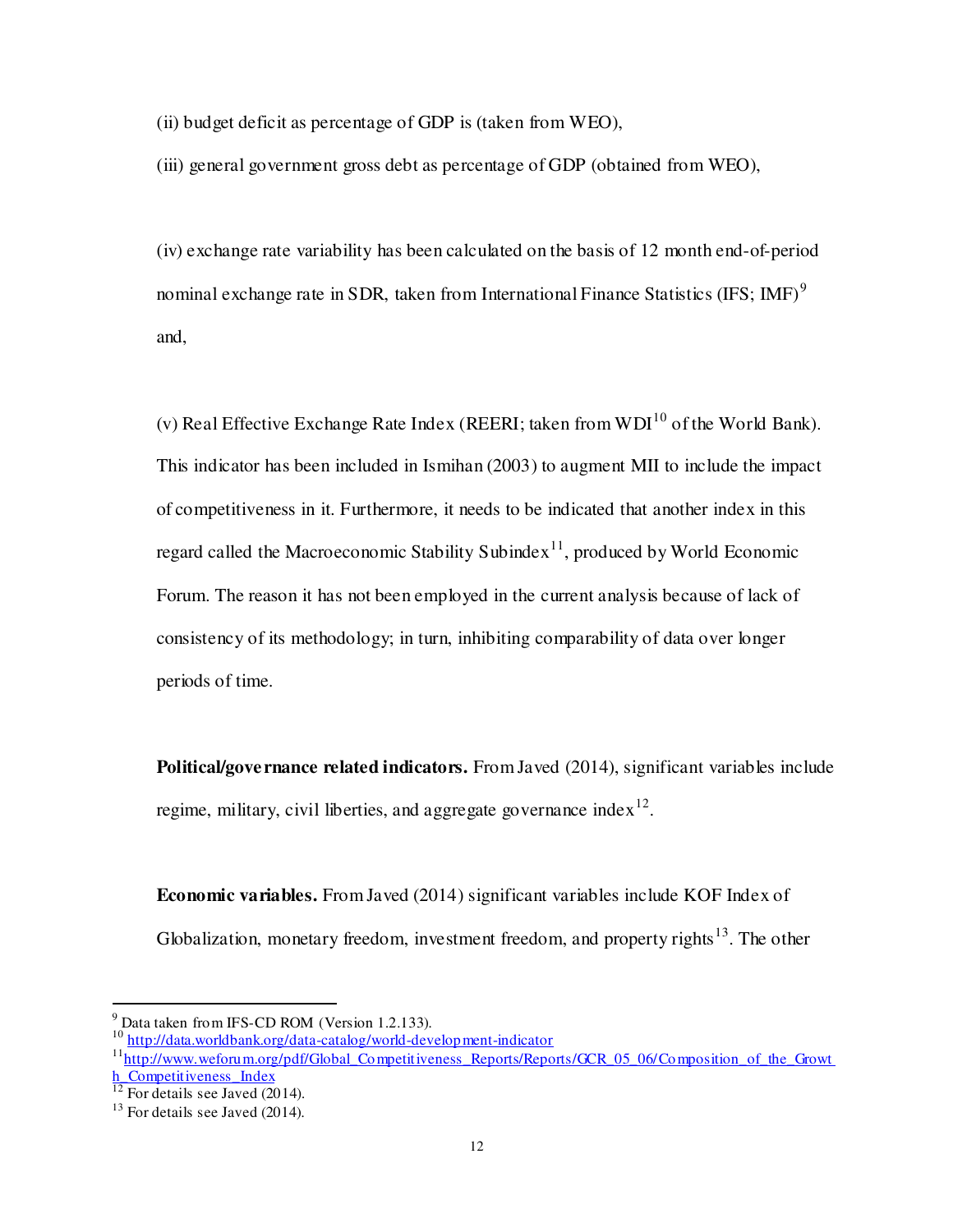significant determinant of institutional quality from Javed (2014) that is real GDP, has not been included here, since the dependent variable is also real GDP.

**Control variables.** They include government spending and population taken from WDI.

**Endogeneity.** Based on literature review (for instance discussion of institutions in NIE literature; see for example Acemoglu *et al.*, 2001), it has been realized that the problem of endogeneity exists for many variables. Endogenous variables include lagged GDP, MII (lagged and predicted also), government spending, aggregate governance index, KOF Index of Globalization, monetary freedom, investment freedom, and property rights. The exogenous variables on the other hand, include, population, regime, military, and civil liberties.

## *Econometric methodology*

As explained in the theoretical design, the purpose here is to estimate the impact of institutional determinants (obtained from Javed, 2014) both directly and then indirectly (through Macroeconomic Instability Index) on real GDP, in terms of 'prolonged users' and 'non-prolonged users'. Therefore, in line with the design, the first equation will be estimated as follows:

$$
LGDP_{it} = \alpha_i + \alpha_1 LGDP_{i,t-1} + \alpha_2 X_{it} + \alpha_3 Z_{it} + \alpha_4 M_{it} + \omega_t + \epsilon_{it}
$$
\n[1]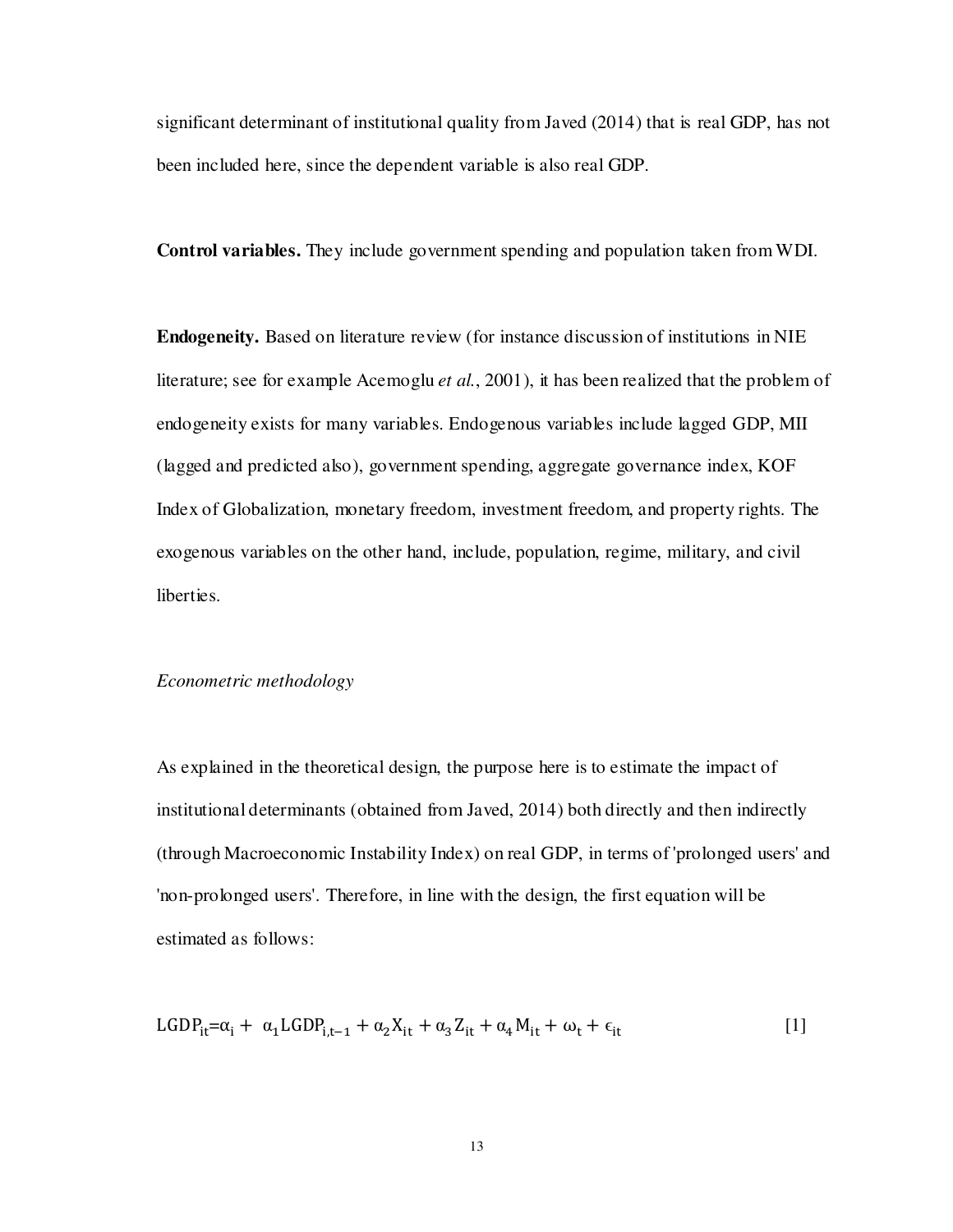where, LGDP<sub>it</sub> stands for log real GDP.  $\alpha_i$  is the country-fixed effect. LGDP<sub>i,t-1</sub> stands for lagged log real GDP.  $X_{it}$  is a vector of significant political/governance related indicators, and  $Z_{it}$  is a vector of significant economic variables from Javed (2014); while  $M_{it}$  is a vector of control variables.  $\omega_t$  is the t-1time specific dummy.  $\epsilon_{it}$  is the error term.

While Eq[1] is estimated to check the direct impact of significant determinants of institutional quality on real GDP, the next two equations will together indirectly estimate this impact, as follows:

$$
MII_{it} = \beta_i + \beta_1 MII_{i,t-1} + \beta_2 X_{it} + \beta_3 Z_{it} + \gamma_t + \eta_{it}
$$
 [2]

where, MII stands for Macroeconomic Instability Index, while  $MI_{i,t-1}$  stands for lagged MII.  $\beta_i$  is the country-fixed effect, while  $X_{it}$ ,  $Z_{it}$ , once again are a vector of significantly positive determinants of institutional quality from Javed (2014);  $\gamma_t$  is a t-1 time specific dummy, and  $\eta_{it}$  is the error term.

and,

$$
GDP_{it} = \gamma_i + \gamma_1 \widehat{MI}_{it} + \gamma_2 M_{it} + \Phi_t + \varphi_{it}
$$

where, GDP<sub>it</sub> stands for log real GDP.  $\gamma_i$  is the country-fixed effect. MII<sub>it</sub> stands for predicted values of MII for Eq [2].  $M_{it}$  are the control variables,  $\phi_t$  is the t-1 time specific dummy, while  $\varphi_{it}$  is the error term.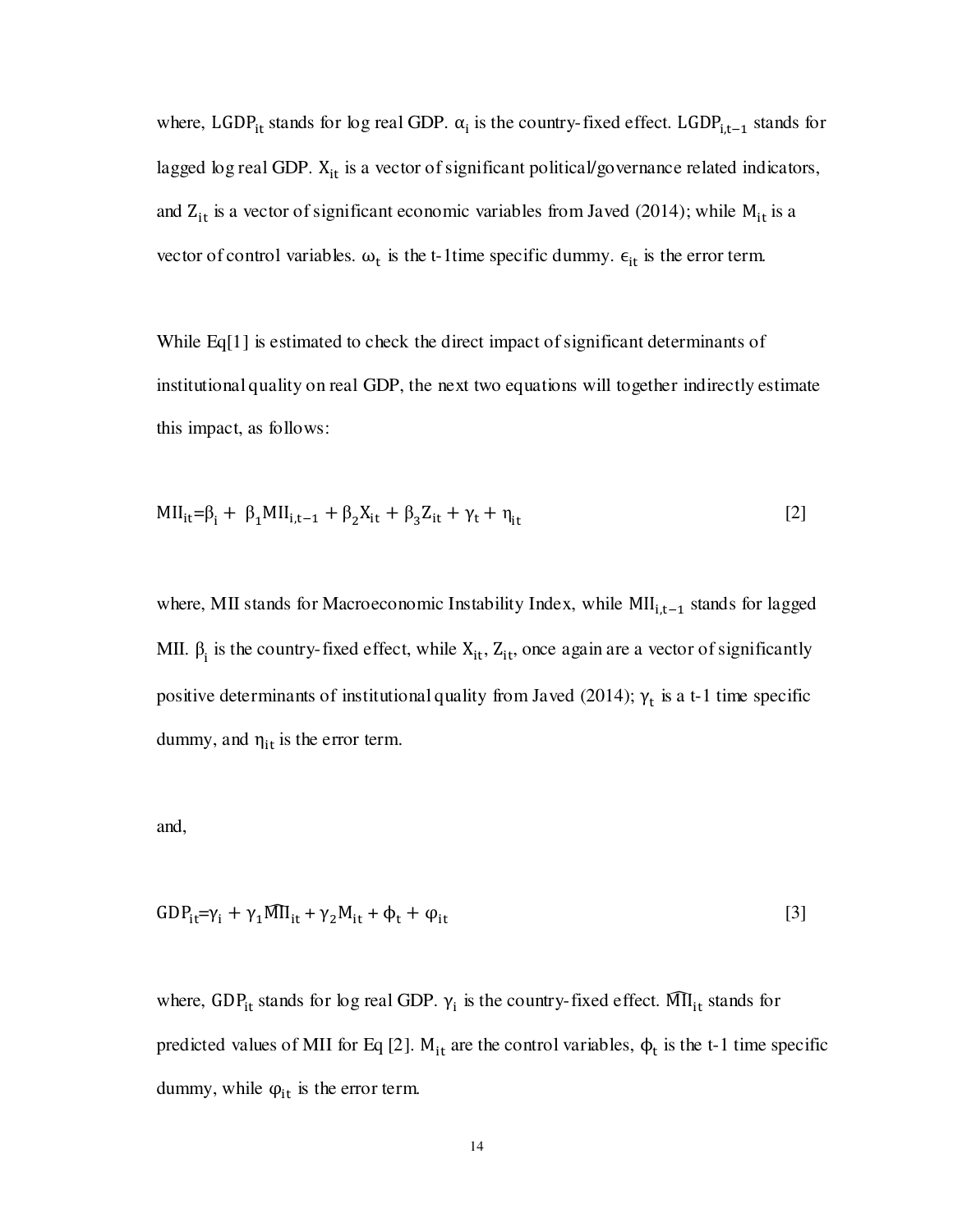Hence, in Eq [2], the impact of significant determinants of institutional quality is investigated on MII, while in Eq [3] the impact of MII is explored on real GDP.

The underlying premise for employing this indirect approach is to see the importance of institutional focus for IMF programmes in improving macroeconomic stability, and also, economic growth. The basis for this here is that as institutional quality improves, it will reduce macroeconomic instability, and also as macroeconomic instability decreases it will enhance real GDP.

The above equations (Eq[1] to Eq[3]) are being estimated using Arellano and Bover (1995) approach. The big advantage of this approach is that it uses the information in the equations simultaneously from level and difference forms. For this purpose, we take the difference of all equations, as follows:

$$
\Delta LGDP_{it} = \delta_1 \Delta LGDP_{i,t-1} + \delta_2 \Delta X_{it} + \delta_3 \Delta Z_{it} + \theta_t + \varepsilon_{it}
$$
\n
$$
[4]
$$

$$
\Delta MII_{it} = \pi_1 \Delta MII_{i,t-1} + \pi_2 \Delta X_{it} + \pi_3 \Delta Z_{it} + \tau_t + \sigma_{it}
$$
\n[5]

$$
\Delta LGDP_{it} = \xi_1 \Delta LGDP_{i,t-1} + \xi_2 \Delta M\Pi_{it} + \xi_3 \Delta X_{it} + \xi_4 \Delta Z_{it} + \Omega_t + \mu_{it}
$$

These equations also serve the purpose of removing any possible heterogeneity in the models above (where  $\Delta$  indicate change between years t and t-1 for a variable).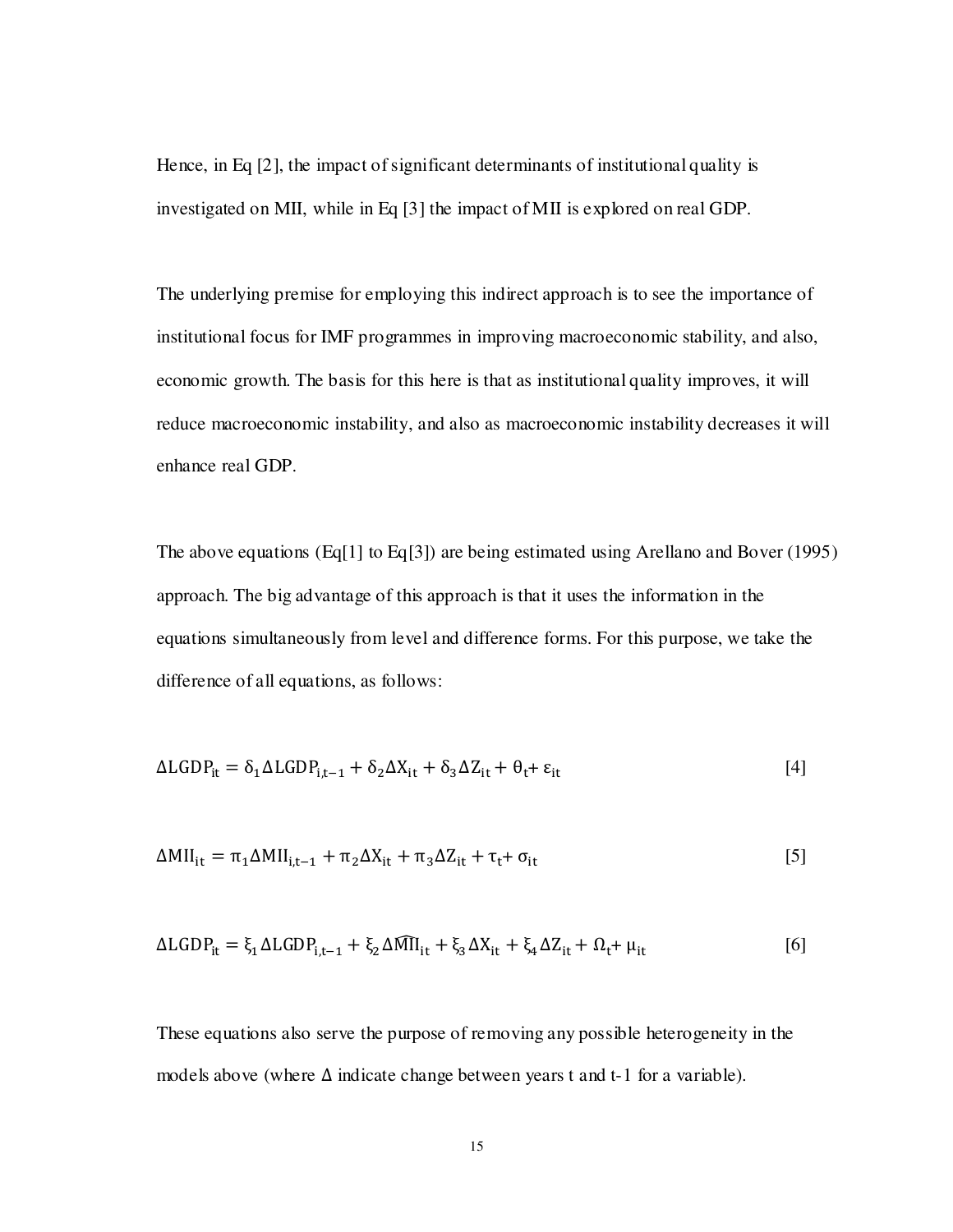For the estimation of the models, like the ones above, the approach of Generalized Method of Moments (GMM) has been recommended by Arellano and Bover (1995) and Blundell and Bond  $(1998)^{14}$ . The GMM approach in the estimation of these types of models enhances efficiency through addition of more instruments to the system of equations, i.e. on level and difference. Furthermore, all available lagged values of endogenous variables are used as instruments to resolve the problem of autocorrelation. All the above models are estimated using robust standard errors to address the problem of autocorrelation and heteroskedasticity.

## **IV. Estimation and Results**

l

All the models have been estimated separately on the two sub-groups of programme countries, being 'prolonged users' and 'non-prolonged users'. The reason behind taking these two groups is based on the inherent difference in economic environment of these two sub-groups, where the prolonged users are generally composed of very underdeveloped economies (and hence the need for entering frequent IMF programmes), while the nonprolonged users are more representative of economies that are overall more developed than the prolonged users.

Tables 1(a) and 1(b) highlight the impact of institutional determinants on real GDP for prolonged and non-prolonged users, respectively. On the other hand, Tables 2(a) and 2(b), estimate the impact of institutional determinants on MII (once again for both prolonged

<sup>&</sup>lt;sup>14</sup> The Stata command, 'xtabond2' developed by Roodman (2009) was used to estimate all equations.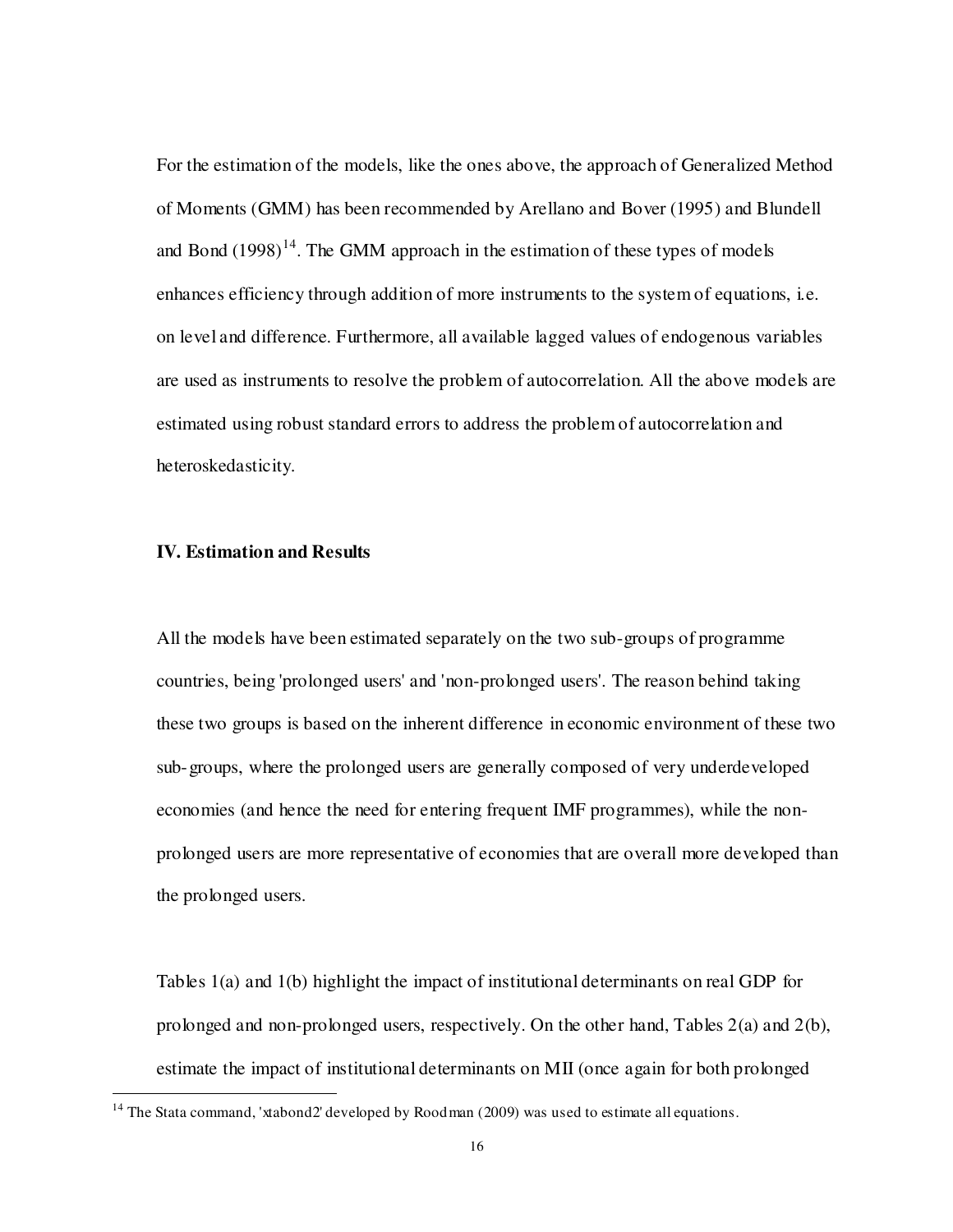and non-prolonged users). Thereafter, Tables 3(a) and 3(b), estimate the impact of predicted MII  $(\overline{M}I)$  on real GDP (in terms of the two sub-groups of programme countries).

Upfront it may be pertinent to indicate that instruments were valid and exogenous<sup>15</sup>, since they passed the Hansen-J statistic test of Over-Identifying Restrictions (OIR; Hansen, 1982).

In Tables 1(a) and 1(b), Lagged real GDP is positive and significant for real GDP in the case of both prolonged users and non-prolonged users; hence, highlighting the presence of dynamic process. At the same time, in both the sub-groups of program countries, population in many of the models has a significantly negative bearing on real GDP, while government spending overall has positive consequence for real GDP.

It can be seen in Tables 1(a) and 1(b) through the institutional determinant 'regime', that as compared to presidential form of democracy, parliamentary form of democracy is more conducive for enhancing real GDP. At the same time, a military officer as chief executive is detrimental to improvement in real GDP (i.e. has a significantly negatively impact) for prolonged users; the same consequence is also prevalent although insignificantly in the case of non-prolonged users. Moreover, the two tables highlight that civil liberties positively and significantly contribute in enhancing real GDP in the case of both subgroups.

l

 $15$  For details, see Roodman (2007).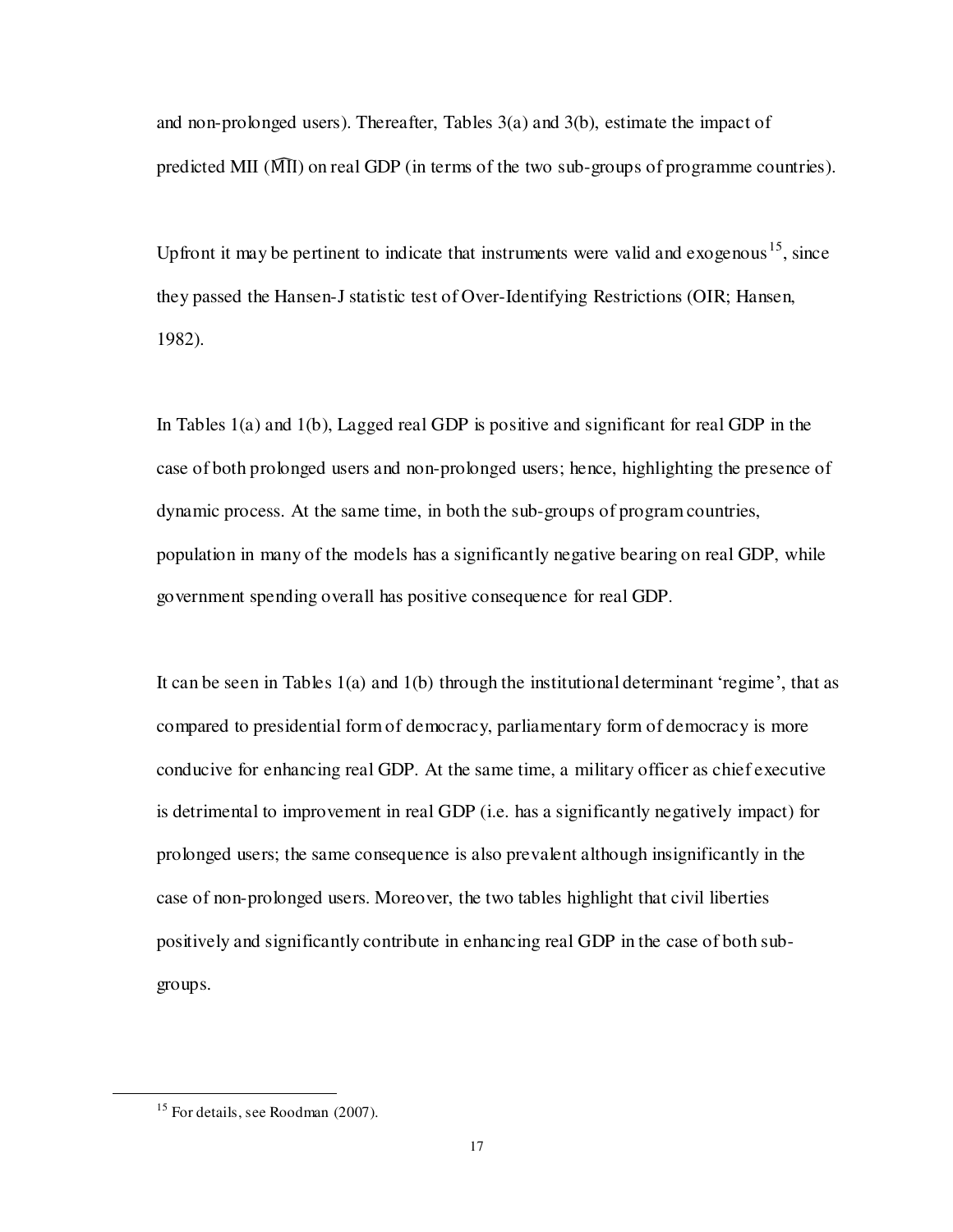Aggregate governance index highlights its importance in enhancing real economic growth since it holds significantly positive consequence for real GDP in both the prolonged and non-prolonged users. Similarly, Toye (1993) for example, highlighted the significance states hold in providing conducive environment for better functioning of markets, which in turn helps reduce transactions costs, supporting economic activity in the process.

The importance of openness of the economy is reflected in KOF index of globalization having a significantly positive impact on real GDP. Also, monetary freedom significantly enhances real GDP for both the sub-groups. At the same time while investment freedom overall holds a positive consequence for non-prolonged users, it is significant in the case of prolonged users.

Property rights that play an important role in reducing transaction costs (that helps enhance investment) remains positive for real GDP for both the sub-groups. Acemoglu and Johnson (2005; p. 953) pointed out that countries where institutions protected property rights more, performed better in terms of indictors related with investment, credit to private sector, stock markets, and income per capita. A similar result is pointed out by Acemoglu and Robinson (2012) in terms of Netherlands and UK paying greater attention to developing private property protection institutional framework, and in turn growing quicker than their neighbours. Having said that, the fact that the institutional determinant of property rights is insignificant in both the sub-groups, underlines the need for strengthening the supporting institutional set up so that the impact of property rights on real GDP could possibly become more effective.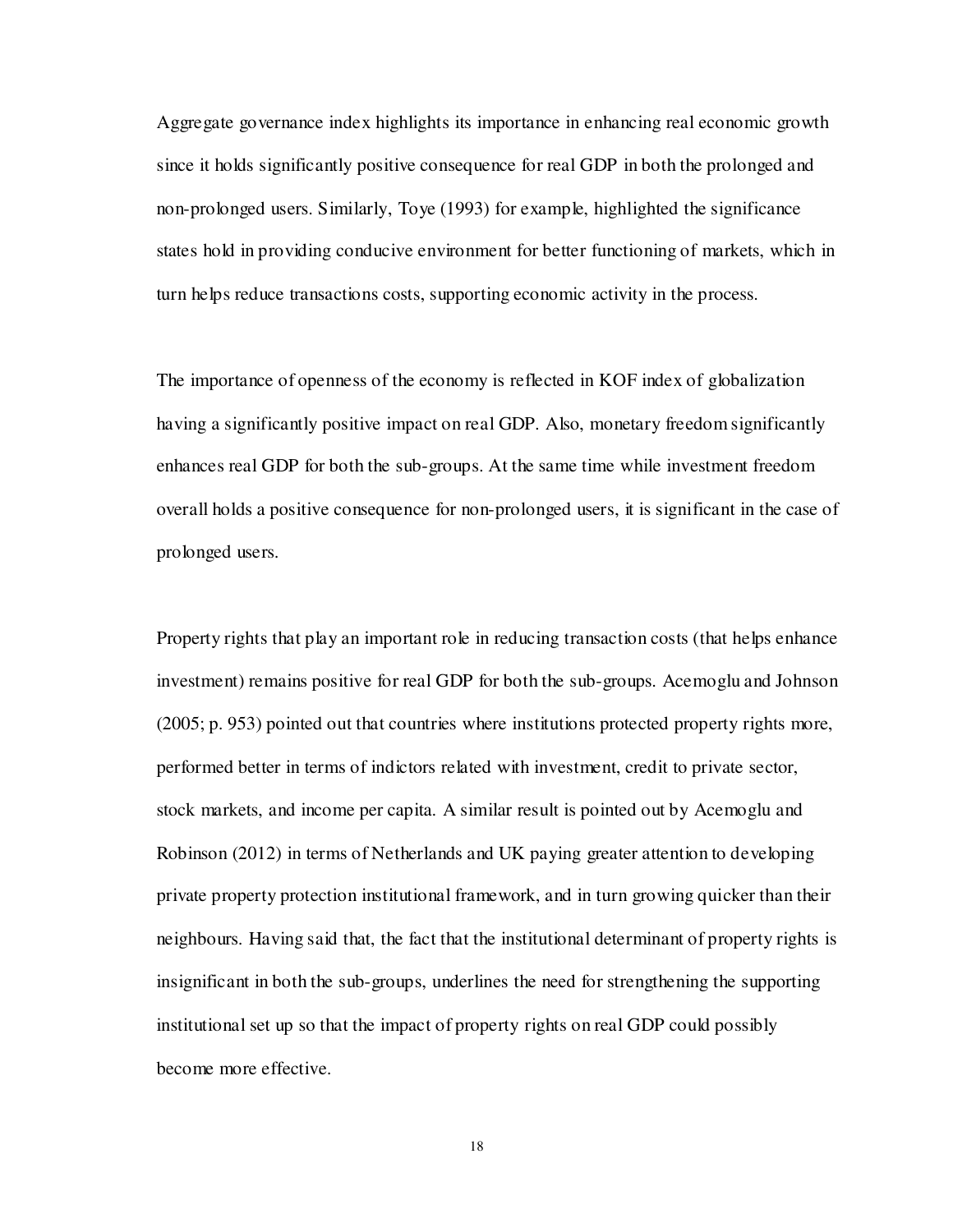|                           | Table 1(a). Dependent variable -real GDP- prolonged users |             |            |               |              |              |             |             |  |  |  |
|---------------------------|-----------------------------------------------------------|-------------|------------|---------------|--------------|--------------|-------------|-------------|--|--|--|
| Variables                 | (1)                                                       | (2)         | (3)        | (4)           | (5)          | (6)          | (7)         | (8)         |  |  |  |
| Lag Log GDP               | $0.978***$                                                | $0.852***$  | $0.912***$ | $0.304***$    | $0.357***$   | $0.361***$   | $0.353***$  | $1.007***$  |  |  |  |
|                           | (0.00974)                                                 | (0.0357)    | (0.0193)   | (0.0486)      | (0.0472)     | (0.0471)     | (0.0499)    | (0.0101)    |  |  |  |
| Log Population            | $-0.000131$                                               | 0.00177     | $-0.0594*$ | $-0.204***$   | $-0.175***$  | $-0.177***$  | $-0.188***$ | $-0.00186$  |  |  |  |
|                           | (0.00352)                                                 | (0.0197)    | (0.0352)   | (0.0717)      | (0.0667)     | (0.0685)     | (0.0689)    | (0.00336)   |  |  |  |
| Government Spending       | $-4.49e - 05$                                             | 0.000101    | 0.000212   | $0.000430***$ | $0.000290**$ | $0.000306**$ | $0.000253*$ | $-0.000146$ |  |  |  |
|                           | (0.000151)                                                | (0.000203)  | (0.000173) | (0.000148)    | (0.000139)   | (0.000139)   | (0.000141)  | (0.000274)  |  |  |  |
| Regime                    | $0.0299**$                                                |             |            |               |              |              |             | 0.0112      |  |  |  |
|                           | (0.0152)                                                  |             |            |               |              |              |             | (0.0106)    |  |  |  |
| Military                  | $-0.0250**$                                               |             |            |               |              |              |             | $-0.00430$  |  |  |  |
|                           | (0.0115)                                                  |             |            |               |              |              |             | (0.0105)    |  |  |  |
| Agg. Gov. Index           |                                                           | $0.00110**$ |            |               |              |              |             | 7.29e-05    |  |  |  |
|                           |                                                           | (0.000436)  |            |               |              |              |             | (0.000389)  |  |  |  |
| Civil Liberties           |                                                           |             | $0.00932*$ |               |              |              |             | 0.000423    |  |  |  |
|                           |                                                           |             | (0.00516)  |               |              |              |             | (0.00308)   |  |  |  |
| KOF Index of Glob.        |                                                           |             |            | $0.00141*$    |              |              |             | $-0.000934$ |  |  |  |
|                           |                                                           |             |            | (0.000747)    |              |              |             | (0.000881)  |  |  |  |
| Monetary Freedom          |                                                           |             |            |               | $0.000407**$ |              |             | $-0.000462$ |  |  |  |
|                           |                                                           |             |            |               | (0.000199)   |              |             | (0.000373)  |  |  |  |
| <b>Investment Freedom</b> |                                                           |             |            |               |              | $0.000435**$ |             | 1.44e-05    |  |  |  |
|                           |                                                           |             |            |               |              | (0.000209)   |             | (0.000194)  |  |  |  |
| Property Rights           |                                                           |             |            |               |              |              | 0.000236    | $-0.000154$ |  |  |  |
|                           |                                                           |             |            |               |              |              | (0.000273)  | (0.000537)  |  |  |  |
| Constant                  | $0.180**$                                                 | $0.935**$   | $1.515**$  | $8.174***$    | 7.417***     | 7.429 ***    | $7.320***$  | 0.0887      |  |  |  |
|                           | (0.0716)                                                  | (0.387)     | (0.646)    | (1.361)       | (1.288)      | (1.311)      | (1.296)     | (0.0622)    |  |  |  |
|                           |                                                           |             |            |               |              |              |             |             |  |  |  |
| <b>Observations</b>       | 713                                                       | 578         | 725        | 639           | 725          | 725          | 725         | 486         |  |  |  |
| Number of countries       | 42                                                        | 44          | 44         | 44            | 44           | 44           | 44          | 42          |  |  |  |
| Hansen OIR test           | 1.000                                                     | 1.000       | 1.000      | 1.000         | 1.000        | 1.000        | 1.000       | 1.000       |  |  |  |
| AR(1)                     | $4.21e-0.5$                                               | 3.65e-05    | 2.54e-05   | 0.456         | 0.139        | 0.0140       | 0.0785      | 0.00137     |  |  |  |
| AR(2)                     | 0.0176                                                    | 0.00987     | 0.0122     | 0.528         | 0.811        | 0.912        | 0.895       | 0.0286      |  |  |  |
| AR(3)                     | 0.200                                                     | 0.268       | 0.424      | 0.0442        | 0.0720       | 0.0181       | 0.0153      | 0.268       |  |  |  |

AR(3) 0.200 0.268 0.424 0.0442 0.0720 0.0181 0.0153 0.268 \*\*\* p<0.01, \*\* p<0.05, \* p<0.1. Note: Robust standard errors in parentheses. Columns indicate models, which have been estimated using System-GMM approach. Time dummies not reported to save space, while all available lagged values of endogenous variables used as instruments. The p-values of the Hansen OIR test is used to check the null hypothesis of instrument set being valid and exogenous, while the null of no autocorrelation is checked through Arellano-Bond  $\overrightarrow{AR}(1)$ , AR(2) and AR(3) tests.

# **Table 1(b). Dependent variable -real GDP- non-prolonged users**

| $0.792***$<br>$0.856***$<br>$0.971***$<br>$0.895***$<br>$0.877***$<br>$0.672***$<br>$0.676***$<br>$0.825***$<br>Lag Log GDP<br>(0.0733)<br>(0.0284)<br>(0.0153)<br>(0.0318)<br>(0.0366)<br>(0.0718)<br>(0.0724)<br>(0.0432)<br>$-0.0722$ ***<br>$-0.0713***$<br>$-0.0154$<br>$-0.00202$<br>$-0.0231**$<br>$-0.104$<br>$-0.0245*$<br>$-0.0456*$<br>Log Population<br>(0.0261)<br>(0.00976)<br>(0.00473)<br>(0.0113)<br>(0.0733)<br>(0.0264)<br>(0.0265)<br>(0.0148) |  |
|--------------------------------------------------------------------------------------------------------------------------------------------------------------------------------------------------------------------------------------------------------------------------------------------------------------------------------------------------------------------------------------------------------------------------------------------------------------------|--|
|                                                                                                                                                                                                                                                                                                                                                                                                                                                                    |  |
|                                                                                                                                                                                                                                                                                                                                                                                                                                                                    |  |
|                                                                                                                                                                                                                                                                                                                                                                                                                                                                    |  |
|                                                                                                                                                                                                                                                                                                                                                                                                                                                                    |  |
| 6.89e-05<br>0.000179<br>0.000134<br>0.000231<br>0.000111<br>9.82e-05<br>0.000146<br>$-0.000219$<br>Government Spending                                                                                                                                                                                                                                                                                                                                             |  |
| (0.000176)<br>(0.000227)<br>(0.000269)<br>(0.000333)<br>(0.000201)<br>(0.000221)<br>(0.000178)<br>(0.000330)                                                                                                                                                                                                                                                                                                                                                       |  |
| $0.131*$<br>$-0.0227$<br>Regime                                                                                                                                                                                                                                                                                                                                                                                                                                    |  |
| (0.0740)<br>(0.0299)                                                                                                                                                                                                                                                                                                                                                                                                                                               |  |
| 0.0245<br>Military<br>$-0.0698$                                                                                                                                                                                                                                                                                                                                                                                                                                    |  |
| (0.0438)<br>(0.0472)                                                                                                                                                                                                                                                                                                                                                                                                                                               |  |
| $0.00352***$<br>$0.00420**$<br>Agg. Gov. Index                                                                                                                                                                                                                                                                                                                                                                                                                     |  |
| (0.000895)<br>(0.000900)<br>$0.0119**$<br>Civil Liberties<br>0.00585                                                                                                                                                                                                                                                                                                                                                                                               |  |
| (0.00514)<br>(0.00533)                                                                                                                                                                                                                                                                                                                                                                                                                                             |  |
| $0.00296**$<br>$0.00311**$<br>KOF Index of Glob.                                                                                                                                                                                                                                                                                                                                                                                                                   |  |
| (0.00119)<br>(0.00131)                                                                                                                                                                                                                                                                                                                                                                                                                                             |  |
| $0.000482*$<br>0.000583<br>Monetary Freedom                                                                                                                                                                                                                                                                                                                                                                                                                        |  |
| (0.000619)<br>(0.000284)                                                                                                                                                                                                                                                                                                                                                                                                                                           |  |
| 0.000281<br>0.000131<br><b>Investment Freedom</b>                                                                                                                                                                                                                                                                                                                                                                                                                  |  |
| (0.000352)<br>(0.000469)                                                                                                                                                                                                                                                                                                                                                                                                                                           |  |
| 0.000261<br>0.000628<br>Property Rights<br>(0.000331)<br>(0.000526)                                                                                                                                                                                                                                                                                                                                                                                                |  |
|                                                                                                                                                                                                                                                                                                                                                                                                                                                                    |  |
| (0.909)<br>(0.325)<br>(0.159)<br>(0.382)<br>(1.359)<br>(0.898)<br>(0.905)<br>(0.452)                                                                                                                                                                                                                                                                                                                                                                               |  |
| 0.226<br>$3.753***$<br>$2.314**$<br>$1.198***$<br>$1.044***$<br>$2.565*$<br>$3.708***$<br>$1.340***$<br>Constant                                                                                                                                                                                                                                                                                                                                                   |  |

## **Table 1(a). Dependent variable -real GDP- prolonged users**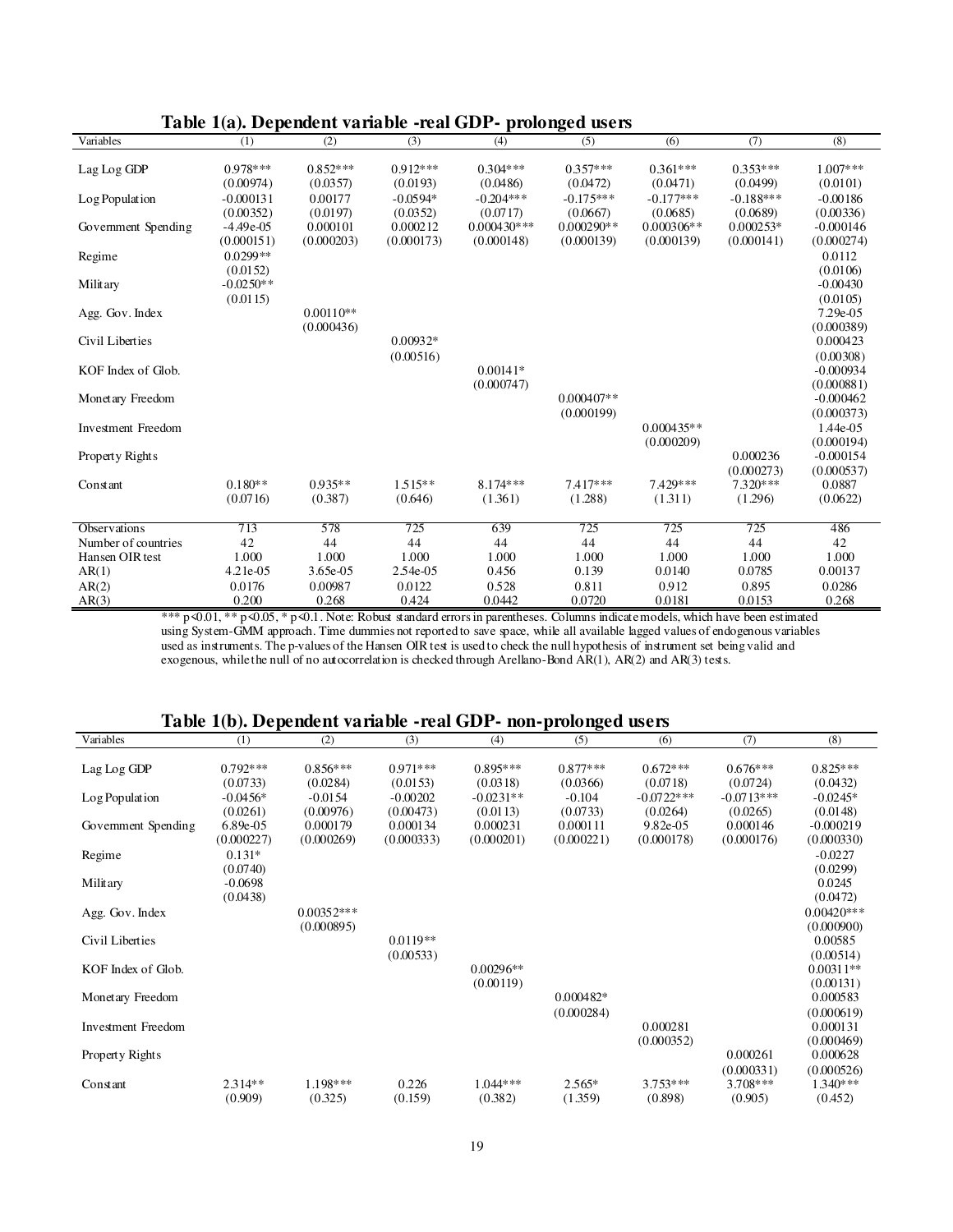| Observations        | .082    | 945     | .172    | .034    | .182    | .182    | .182    | 731     |
|---------------------|---------|---------|---------|---------|---------|---------|---------|---------|
| Number of countries | 70      | 77      |         | 77      |         | 77      |         | 69      |
| Hansen OIR test     | .000    | .000    | .000    | .000    | .000    | .000    | .000    | .000    |
| AR(1)               | 0.00292 | 0.00113 | 0.00752 | 0.00729 | 0.00446 | 0.00290 | 0.00258 | 0.00366 |
| AR(2)               | 0.00292 | 0.0136  | 0.00394 | 0.0257  | 0.00309 | 0.00892 | 0.00898 | 0.110   |
| AR(3)               | 0.128   | 0.222   | 0.145   | 0.190   | 0.145   | 0.0643  | 0.0680  | 0.388   |

\*\*\* p  $\triangleleft 0.01$ , \*\* p  $\triangleleft 0.05$ , \* p  $\triangleleft 0.1$ . Note: Robust standard errors in parentheses. Columns indicate models, which have been estimated using System-GMM approach. Time dummies not reported to save space, while all available lagged values of endogenous variables used as instruments. The p-values of the Hansen OIR test is used to check the null hypothesis of instrument set being valid and exogenous, while the null of no autocorrelation is checked through Arellano-Bond AR(1), AR(2) and AR(3) tests.

It may be pertinent here to indicate that the discussion will now move towards estimating and analysing Eq[2] for the purpose of establishing the first part (i.e., institutional impact on MII) of the overall indirect effect of institutional determinants on real GDP through macroeconomic stability. Tables 2(a) and 2(b), once again highlight the presence of dynamic process since lagged MII feeds positively (and virtually always significantly) in current MII, for both the prolonged and non-prolonged users.

In the case of prolonged users, a military officer as chief executive significantly enhances MII, while as compared to presidential form of democracy, a parliamentary form of democracy significantly reduces macroeconomic instability. In a similar result, Satyanath and Subramanian (2004) indicated democracy significantly and positively affected macroeconomic stability.

Aggregate governance index remains significantly negative for MII in the case of prolonged users, while it continues to dent (though insignificantly) in the case of nonprolonged users. Having said that, a combined effect of other institutional determinants makes governance significantly negative for MII even in the case of non-prolonged users (as indicated in model 8 of Table 2(b)). Also civil liberties holds a negative consequence (though insignificantly) for prolonged users.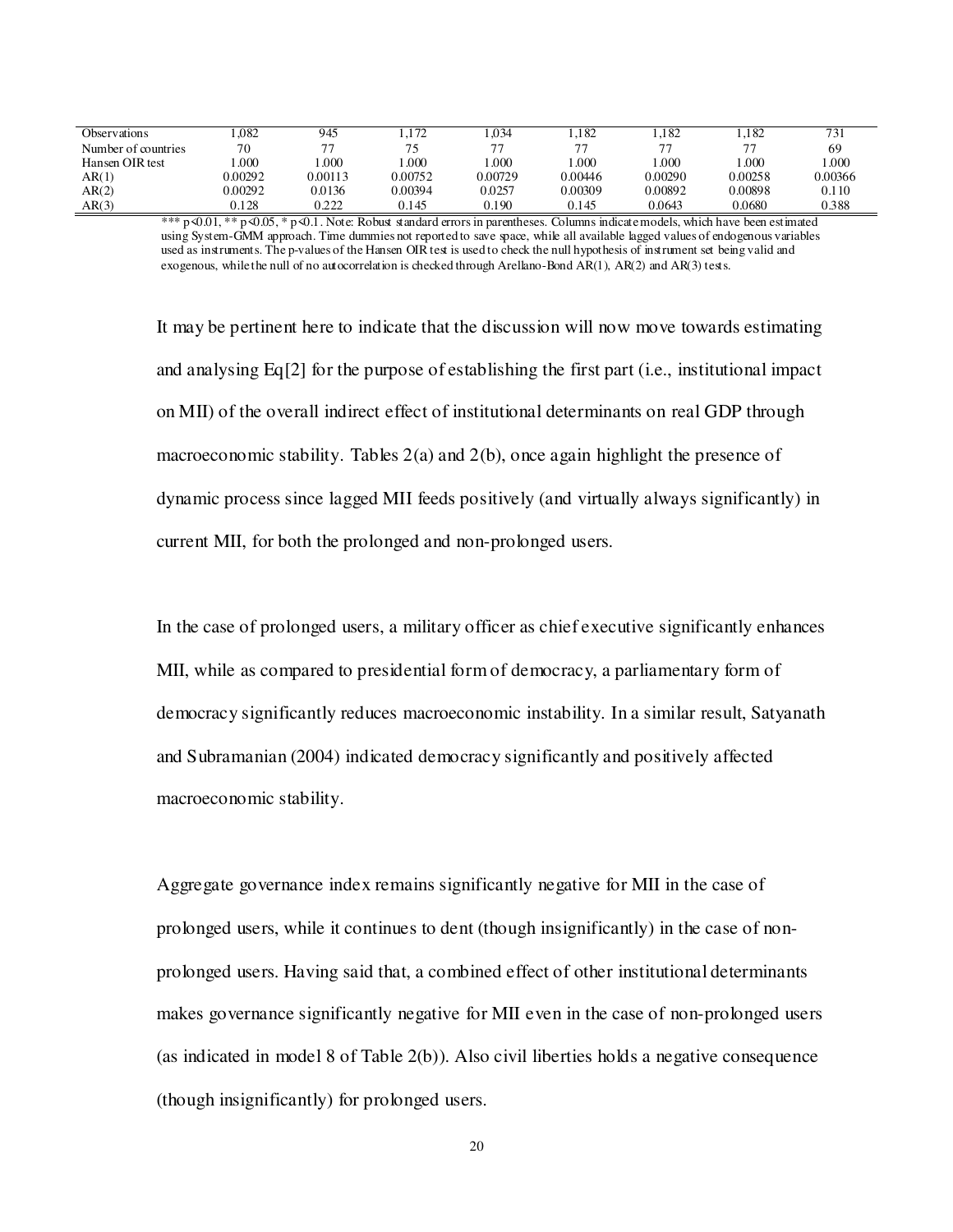Arpac *et al.* (2008), for instance, indicated that trade openness helped in improving the implementation record of IMF programmes. In the current study, it can be seen that an improvement in KOF index of globalization significantly reduces MII in both the subgroups, highlighting the importance of openness here (as was in the case of its impact on real GDP). Also, in both the sub-groups monetary freedom remains negatively significant for MII.

In the case of prolonged users, the fact that investment freedom holds a negative yet insignificant consequence points towards the possible need of augmenting pro-investment institutional setup in these countries. On the other hand, in the case of non-prolonged users, the impact is positive (though insignificant; see model 6 of Table  $2(b)$ ) on MII. A remedy in offering may be to enforce certain needed controls on investment freedom so that investment freedom functions in a way so as to reduce MII (and in turn helps avoid an East Asian Crisis like situation of the late 90s, when lack of capital controls resulted in capital flight, in turn causing macroeconomic instability), and can significantly increase real GDP.

Property rights has an insignificantly negative consequence for MII in the case of prolonged users, giving way to the argument that the supporting institutional framework needs to be strengthen to translate into a significant consequence for MII. Having said that, in the case on non-prolonged users, the impact of property rights is significantly positive on macroeconomic instability.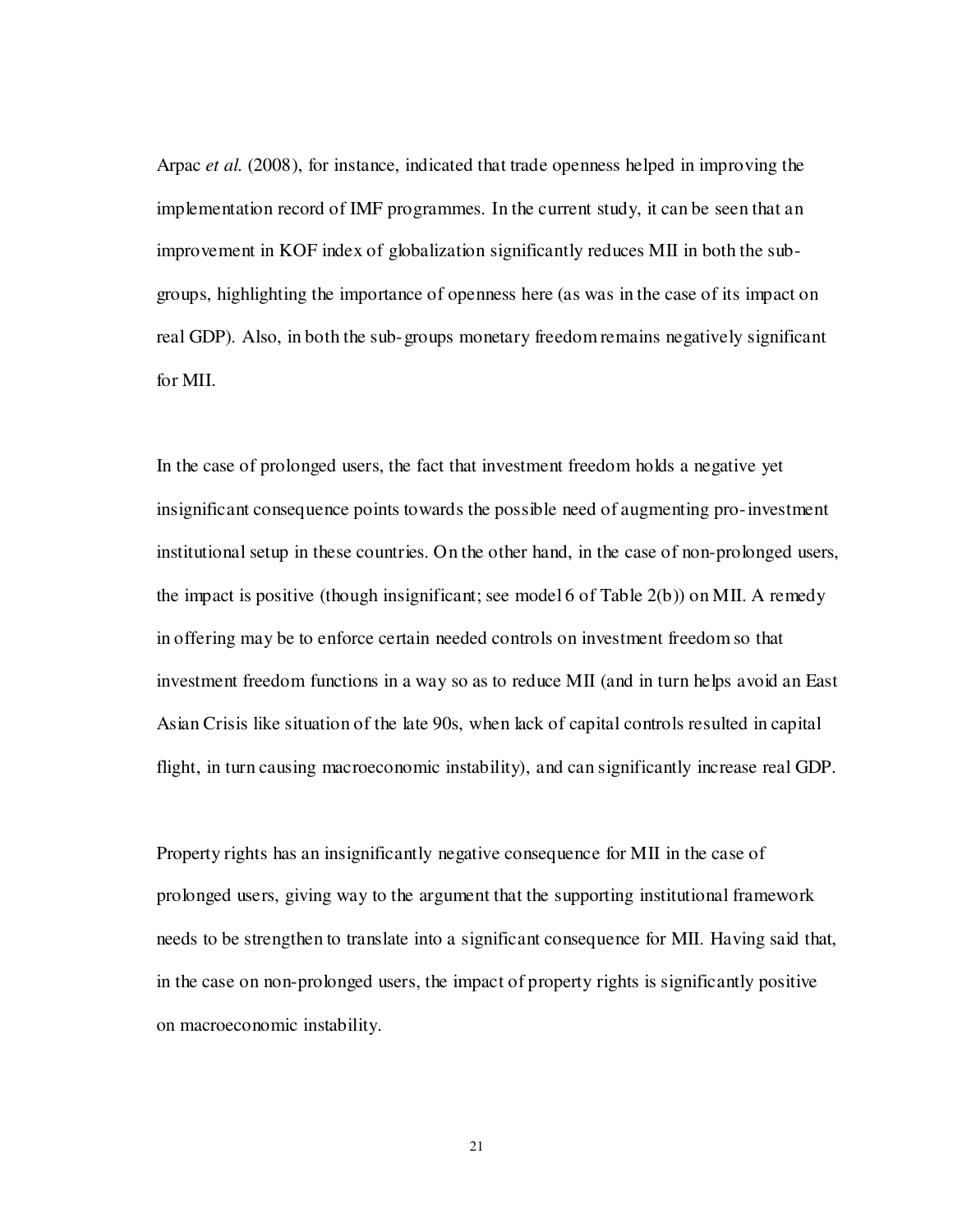| Variables                 | (1)        | (2)         | (3)        | (4)            | (5)         | (6)        | (7)        | (8)         |
|---------------------------|------------|-------------|------------|----------------|-------------|------------|------------|-------------|
|                           |            |             |            |                |             |            |            |             |
| Lag MII                   | $0.485***$ | $-0.0976$   | $0.258***$ | $0.518***$     | $0.232***$  | $0.176**$  | $0.302***$ | $0.496***$  |
|                           | (0.0340)   | (0.105)     | (0.0773)   | (0.0353)       | (0.0806)    | (0.0885)   | (0.0450)   | (0.0426)    |
| Regime                    | 0.00815    |             |            |                |             |            |            | $-0.0232$   |
|                           | (0.0142)   |             |            |                |             |            |            | (0.0213)    |
| Military                  | $0.0232*$  |             |            |                |             |            |            | $0.0310**$  |
|                           | (0.0132)   |             |            |                |             |            |            | (0.0145)    |
| Agg. Gov. Index           |            | $-0.0127**$ |            |                |             |            |            | $-0.000523$ |
|                           |            | (0.00643)   |            |                |             |            |            | (0.00103)   |
| Civil Liberties           |            |             | $-0.00955$ |                |             |            |            | $-0.00275$  |
|                           |            |             | (0.00590)  |                |             |            |            | (0.00768)   |
| KOF Index of Glob.        |            |             |            | $-0.00170$ *** |             |            |            | $-0.00122$  |
|                           |            |             |            |                |             |            |            |             |
|                           |            |             |            | (0.000507)     | $-0.00167*$ |            |            | (0.000835)  |
| Monetary Freedom          |            |             |            |                |             |            |            | 0.000992    |
|                           |            |             |            |                | (0.000998)  |            |            | (0.000603)  |
| <b>Investment Freedom</b> |            |             |            |                |             | $-0.00125$ |            | 0.000579    |
|                           |            |             |            |                |             | (0.00122)  |            | (0.000538)  |
| Property Rights           |            |             |            |                |             |            | $-0.00106$ | 0.00104     |
|                           |            |             |            |                |             |            | (0.000844) | (0.000858)  |
| Constant                  | $0.271***$ | $0.822***$  | $0.418***$ | $0.279***$     | $0.376***$  | $0.422***$ | $0.357***$ | 0.0753      |
|                           | (0.0356)   | (0.237)     | (0.103)    | (0.0628)       | (0.0794)    | (0.0810)   | (0.0490)   | (0.0595)    |
|                           |            |             |            |                |             |            |            |             |
| Observations              | 1,211      | 610         | 1,279      | 1,197          | 725         | 725        | 725        | 490         |
| Number of countries       | 42         | 44          | 44         | 44             | 44          | 44         | 44         | 42          |
| Hansen OIR test           | 1.000      | 0.857       | 1.000      | 1.000          | 1.000       | 0.991      | 1.000      | 1.000       |
| AR(1)                     | 1.04e-07   | 0.0254      | 6.50e-05   | 7.25e-08       | 0.000164    | 0.000262   | 6.44e-07   | 2.38e-05    |
| AR(2)                     | 0.106      | 0.000975    | 0.0271     | 0.115          | 0.00275     | 0.00343    | 0.0120     | 0.235       |
| AR(3)                     | 0.396      | 0.304       | 0.726      | 0.123          | 0.239       | 0.325      | 0.468      | 0.107       |

## **Table 2(a). Dependent variable -Macroeconomic Instability Index- prolonged users**

\*\*\* p<0.01, \*\* p<0.05, \* p<0.1. Note: Robust standard errors in parentheses. Columns indicate models, which have been estimated using System-GMM approach. Time dummies not reported to save space, while all available lagged values of endogenous variables used as instruments. The p-values of the Hansen OIR test is used to check the null hypothesis of instrument set being valid and exogenous, while the null of no autocorrelation is checked through Arellano-Bond AR(1), AR(2) and AR(3) tests.

#### **Table 2(b). Dependent variable -Macroeconomic Instability Index- non-prolonged users**

| ustis                     |                  |            |            |                  |             |           |             |              |
|---------------------------|------------------|------------|------------|------------------|-------------|-----------|-------------|--------------|
| Variables                 | (1)              | (2)        | (3)        | (4)              | (5)         | (6)       | (7)         | (8)          |
|                           |                  |            |            |                  |             |           |             |              |
| Lag MII                   | $0.526***$       | $0.511***$ | $0.601***$ | $0.501***$       | 0.152       | $0.343**$ | $0.258***$  | $0.603***$   |
|                           | (0.0427)         | (0.108)    | (0.0534)   | (0.0303)         | (0.144)     | (0.138)   | (0.0834)    | (0.0530)     |
| Regime                    | $-0.0890**$      |            |            |                  |             |           |             | 0.101        |
|                           | (0.0445)         |            |            |                  |             |           |             | (0.0818)     |
| Military                  | $-0.0203$        |            |            |                  |             |           |             | $-0.0493$    |
|                           | (0.0282)         |            |            |                  |             |           |             | (0.0445)     |
| Agg. Gov. Index           |                  | $-0.00260$ |            |                  |             |           |             | $-0.00679*$  |
|                           |                  | (0.00408)  |            |                  |             |           |             | (0.00397)    |
| Civil Liberties           |                  |            | 0.00389    |                  |             |           |             | 0.0186       |
|                           |                  |            | (0.00293)  |                  |             |           |             | (0.0208)     |
| KOF Index of Glob.        |                  |            |            | $-0.00287*$      |             |           |             | 2.39e-05     |
|                           |                  |            |            | (0.00161)        |             |           |             | (0.00605)    |
| Monetary Freedom          |                  |            |            |                  | $-0.00365*$ |           |             | 0.00251      |
|                           |                  |            |            |                  | (0.00193)   |           |             | (0.00211)    |
| <b>Investment Freedom</b> |                  |            |            |                  |             | 0.00160   |             | $0.00319***$ |
|                           |                  |            |            |                  |             | (0.00151) |             | (0.00120)    |
| Property Rights           |                  |            |            |                  |             |           | $-0.00503*$ | 0.00133      |
|                           |                  |            |            |                  |             |           | (0.00292)   | (0.00215)    |
| Constant                  | $0.250***$       | 0.288      | $0.264***$ | $0.306***$       | $0.660***$  | 0.110     | $0.483***$  | 0.183        |
|                           | (0.0491)         | (0.183)    | (0.0370)   | (0.0930)         | (0.150)     | (0.106)   | (0.156)     | (0.449)      |
|                           |                  |            |            |                  |             |           |             |              |
| Observations              | 2,029            | 1,129      | 2,206      | 2,148            | 1,196       | 1,196     | 1,196       | 748          |
| Number of countries       | 74               | 84         | 81         | 82               | 79          | 79        | 79          | 70           |
| Hansen OIR test           | 1.000            | 0.115      | 1.000      | 1.000            | 0.395       | 0.280     | 0.304       | 1.000        |
| AR(1)                     | $\boldsymbol{0}$ | 1.28e-06   | $3.12e-09$ | $\boldsymbol{0}$ | 0.0474      | 0.00683   | 0.000687    | 3.39e-06     |
|                           |                  |            |            |                  |             |           |             |              |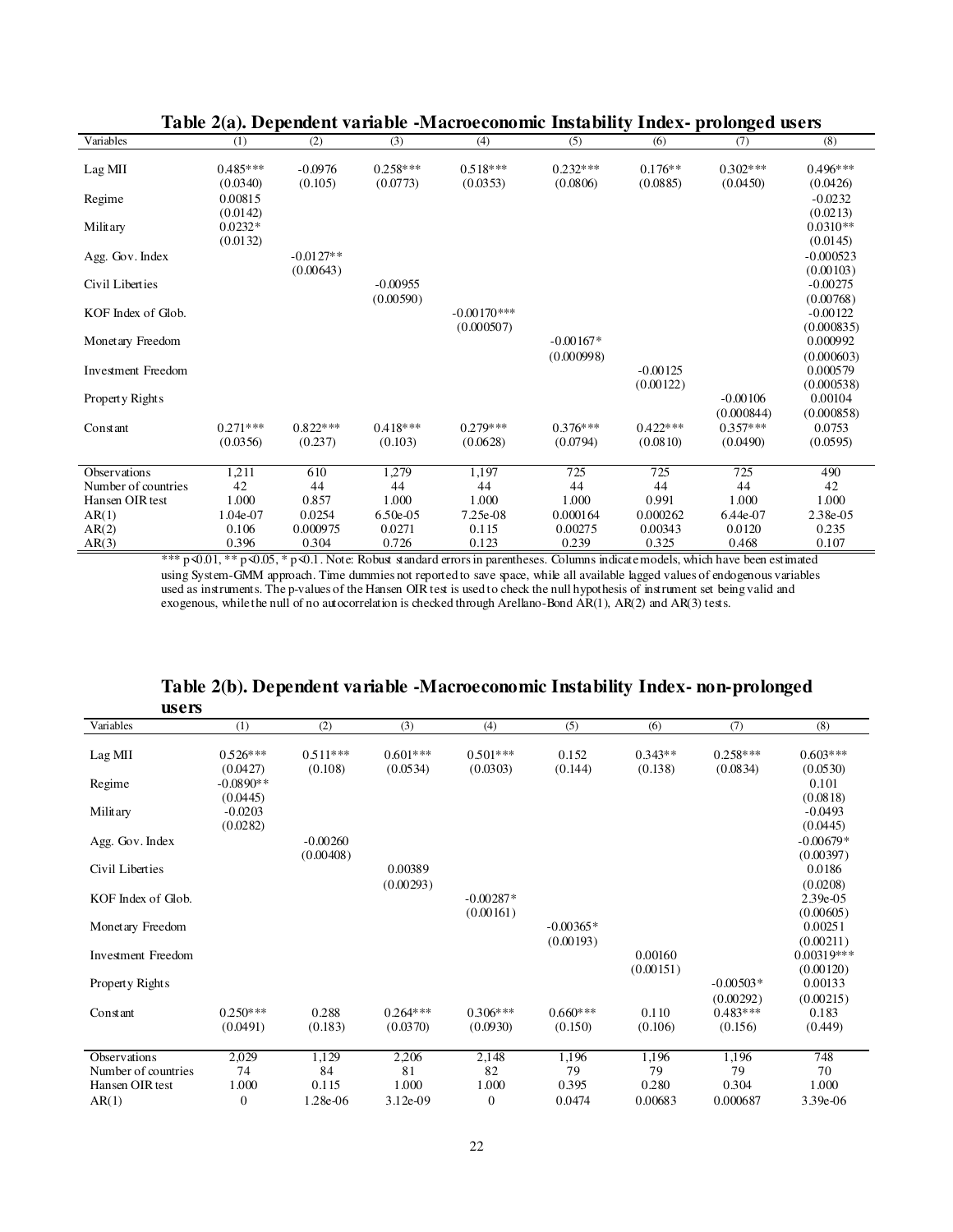| AR(2) |                                                          | 0.0113                        | 0.916                                     | 293<br>U .∠ J J | 0.483 | .66e-05        | 7.93e-05  | 0.000290        | 0.492         |
|-------|----------------------------------------------------------|-------------------------------|-------------------------------------------|-----------------|-------|----------------|-----------|-----------------|---------------|
| AR(3) |                                                          | 122<br>$\cdot$ . $\sim$       | 0.610                                     | 0.265           | 0.586 | 530 ،<br>ر ر … | $0.1 + 1$ | $\sqrt{17}$<br> | ∩ ว∩ว<br>∪.∠∪ |
|       | $-1 - 1 - 1 - 1 -$<br>$\sim$ $\sim$ $\sim$ $\sim$ $\sim$ | $\sim$ $\sim$<br>$\mathbf{a}$ | $\sim$ $\sim$ $\sim$ $\sim$<br>$\sqrt{2}$ |                 |       |                |           |                 |               |

\*\*\* p $\triangleleft 0.01$ , \*\* p $\triangleleft 0.05$ , \* p $\triangleleft 0.1$ . Note: Robust standard errors in parentheses. Columns indicate models, which have been estimated using System-GMM approach. Time dummies not reported to save space, while all available lagged values of endogenous variables used as instruments. The p-values of the Hansen OIR test is used to check the null hypothesis of instrument set being valid and exogenous, while the null of no autocorrelation is checked through Arellano-Bond AR(1), AR(2) and AR(3) tests.

As can be seen in Tables 3(a) and 3(b), predicted MII in most of the cases impact negatively on real GDP; while in certain cases the impact becomes significant, along with being negative. It can also be noted that while MII, determined on the basis of a combined effect of all the institutional determinants, is significantly negative for real GDP in the case of prolonged users, it also reduces real GDP (though insignificantly) in the case of nonprolonged users.

| Variables                             | (1)          | (2)          | (3)         | (4)        | (5)           | (6)         | (7)         | (8)         |
|---------------------------------------|--------------|--------------|-------------|------------|---------------|-------------|-------------|-------------|
|                                       |              |              |             |            | $0.999***$    |             |             |             |
| Lag Log GDP                           | $1.008***$   | $0.402***$   | $1.008$ *** | $1.007***$ |               | $1.004***$  | $1.007***$  | $0.994***$  |
|                                       | (0.00756)    | (0.0441)     | (0.00874)   | (0.00959)  | (0.0125)      | (0.00934)   | (0.00898)   | (0.00861)   |
| Government Spending                   | 0.000448     | $0.000241*$  | 0.000344    | 7.27e-05   | 0.000181      | 0.000658*   | 0.000504    | 0.000354    |
|                                       | (0.000360)   | (0.000144)   | (0.000390)  | (0.000341) | (0.000526)    | (0.000390)  | (0.000395)  | (0.000475)  |
| Log population                        | $-0.00617**$ | $-0.0803$    | $-0.00466$  | $-0.00413$ | $-0.0149$ *** | $-0.00590*$ | $-0.00547*$ | $-0.00246$  |
|                                       | (0.00299)    | (0.0805)     | (0.00313)   | (0.00294)  | (0.00567)     | (0.00321)   | (0.00293)   | (0.00322)   |
| Predicted MII: Regime & Military      | $-0.0528$    |              |             |            |               |             |             |             |
|                                       | (0.0506)     |              |             |            |               |             |             |             |
| Predicted MII: Agg. Gov. Index        |              | $-0.0947***$ |             |            |               |             |             |             |
|                                       |              | (0.0332)     |             |            |               |             |             |             |
| Predicted MII: Civil Liberties        |              |              | $-0.0830$   |            |               |             |             |             |
|                                       |              |              | (0.0999)    |            |               |             |             |             |
| Predicted MII: KOF Index of Glob.     |              |              |             | $-0.0383$  |               |             |             |             |
|                                       |              |              |             | (0.0467)   |               |             |             |             |
| Predicted MII: Monetary Freedom       |              |              |             |            | $-0.107$      |             |             |             |
|                                       |              |              |             |            | (0.116)       |             |             |             |
| Predicted MII: Investment Freedom     |              |              |             |            |               | $-0.0700$   |             |             |
|                                       |              |              |             |            |               | (0.155)     |             |             |
| Predicted MII: Property Rights        |              |              |             |            |               |             | $-0.100$    |             |
|                                       |              |              |             |            |               |             | (0.0894)    |             |
| Predicted MII: All Institutional Det. |              |              |             |            |               |             |             | $-0.207***$ |
|                                       |              |              |             |            |               |             |             | (0.0661)    |
| Constant                              | 0.0611       | $5.552***$   | 0.0576      | 0.0514     | $0.311*$      | 0.0750      | 0.0719      | $0.150***$  |
|                                       | (0.0465)     | (1.467)      | (0.0583)    | (0.0583)   | (0.163)       | (0.0893)    | (0.0641)    | (0.0427)    |
|                                       |              |              |             |            |               |             |             |             |
| <b>Observations</b>                   | 712          | 576          | 723         | 639        | 723           | 723         | 723         | 486         |
| Number of countries                   | 42           | 44           | 44          | 44         | 44            | 44          | 44          | 42          |
| Hansen OIR test                       | 1.000        | 1.000        | 1.000       | 1.000      | 1.000         | 1.000       | 1.000       | 0.978       |
| AR(1)                                 | 5.30e-05     | 0.329        | $4.65e-05$  | 0.000197   | $6.22e-0.5$   | 1.40e-05    | 2.95e-05    | 0.00256     |
| AR(2)                                 | 0.0137       | 0.163        | 0.0118      | 0.0401     | 0.0148        | 0.0160      | 0.0125      | 0.0305      |
| AR(3)                                 | 0.107        | 0.555        | 0.155       | 0.204      | 0.186         | 0.238       | 0.129       | 0.688       |

| Table 3(a). Dependent variable -real GDP- prolonged users |  |  |  |  |  |  |  |
|-----------------------------------------------------------|--|--|--|--|--|--|--|
|-----------------------------------------------------------|--|--|--|--|--|--|--|

\*\*\*  $p \triangleleft 0.01$ , \*\*  $p \triangleleft 0.05$ , \*  $p \triangleleft 0.1$ . Note: Robust standard errors in parentheses. Columns indicate models, which have been estimated using System-GMM approach. Time dummies not reported to save space, while all available lagged values of endogenous variables used as instruments. The p-values of the Hansen OIR test is used to check the null hypothesis of instrument set being valid and exogenous, while the null of no autocorrelation is checked through Arellano-Bond AR(1), AR(2) and AR(3) tests.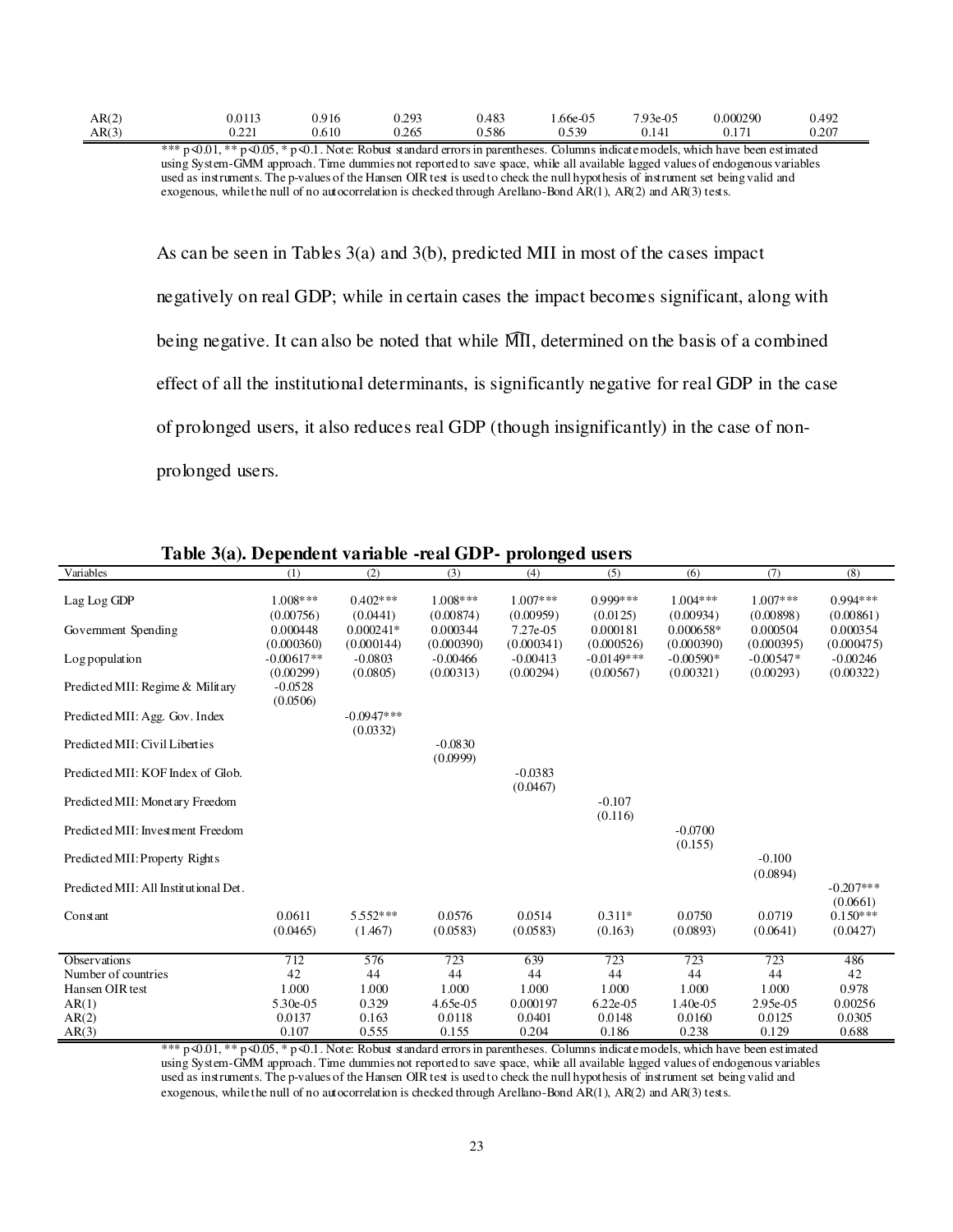| Variables                             | (1)           | (2)        | (3)         | (4)        | (5)         | (6)         | (7)        | (8)        |
|---------------------------------------|---------------|------------|-------------|------------|-------------|-------------|------------|------------|
|                                       |               |            |             |            |             |             |            |            |
| Lag Log GDP                           | $1.001***$    | $0.447***$ | $1.002***$  | $1.013***$ | $0.987***$  | $1.023***$  | $0.883***$ | $0.510***$ |
|                                       | (0.00227)     | (0.0672)   | (0.00208)   | (0.00842)  | (0.00913)   | (0.0103)    | (0.0368)   | (0.119)    |
| Government Spending                   | $-4.89e - 05$ | 0.000186   | $5.10e-0.5$ | 0.000382   | $-0.000589$ | $-4.76e-05$ | 0.000248   | 0.000457   |
|                                       | (0.000105)    | (0.000238) | (0.000116)  | (0.000494) | (0.000820)  | (0.000741)  | (0.000218) | (0.000659) |
| Log population                        | 0.00164       | $-0.120*$  | 0.00232     | 0.00395    | 0.00694     | 0.00371     | $-0.121$   | $-0.0466$  |
|                                       | (0.00146)     | (0.0710)   | (0.00182)   | (0.00315)  | (0.00772)   | (0.00766)   | (0.0754)   | (0.0723)   |
| Pred. MII: Regime & Military          | $-0.0662***$  |            |             |            |             |             |            |            |
|                                       | (0.0218)      |            |             |            |             |             |            |            |
| Predicted MII: Agg. Gov. Index        |               | $-0.0233$  |             |            |             |             |            |            |
|                                       |               | (0.0182)   |             |            |             |             |            |            |
| Predicted MII: Civil Liberties        |               |            | $-0.0477*$  |            |             |             |            |            |
|                                       |               |            | (0.0266)    |            |             |             |            |            |
| Predicted MII: KOF Index of Glob.     |               |            |             | $-0.166**$ |             |             |            |            |
|                                       |               |            |             | (0.0839)   |             |             |            |            |
| Predicted MII: Monetary Freedom       |               |            |             |            | $-0.596**$  |             |            |            |
|                                       |               |            |             |            | (0.257)     |             |            |            |
| Predicted MII: Investment Freedom     |               |            |             |            |             | $-0.223$    |            |            |
|                                       |               |            |             |            |             | (0.168)     |            |            |
| Predicted MII: Property Rights        |               |            |             |            |             |             | $-0.00176$ |            |
|                                       |               |            |             |            |             |             | (0.0339)   |            |
| Predicted MII: All Institutional Det. |               |            |             |            |             |             |            | $-0.0451$  |
|                                       |               |            |             |            |             |             |            | (0.306)    |
| Constant                              | 0.0199        | $6.342***$ | $-0.0113$   | $-0.104$   | 0.310       | $-0.120$    | $2.883**$  | $4.636***$ |
|                                       | (0.0355)      | (1.303)    | (0.0431)    | (0.113)    | (0.226)     | (0.160)     | (1.416)    | (1.705)    |
|                                       |               |            |             |            |             |             |            |            |
| Observations                          | 1,068         | 930        | 1,158       | 1,032      | 1,166       | 1,166       | 1,166      | 731        |
| Number of countries                   | 70            | 77         | 75          | 77         | 77          | 77          | 77         | 69         |
| Hansen OIR test                       | 1.000         | 1.000      | 1.000       | 0.519      | 0.754       | 0.215       | 1.000      | 0.185      |
| AR(1)                                 | 0.0146        | 0.166      | 0.0114      | 0.0196     | 0.0108      | 0.0187      | 0.00448    | 0.243      |
| AR(2)                                 | 0.00539       | 0.103      | 0.00385     | 0.0241     | 0.00257     | 0.00464     | 0.00438    | 0.209      |
| AR(3)                                 | 0.166         | 0.0585     | 0.139       | 0.184      | 0.147       | 0.125       | 0.132      | 0.226      |

### **Table 3(b). Dependent variable -real GDP- non-prolonged users**

\*\*\* p <0.01, \*\* p <0.05, \* p <0.1. Note: Robust standard errors in parentheses. Columns indicate models, which have been estimated using System-GMM approach. Time dummies not reported to save space, while all available lagged values of endogenous variables used as instruments. The p-values of the Hansen OIR test is used to check the null hypothesis of instrument set being valid and exogenous, while the null of no autocorrelation is checked through Arellano-Bond  $\widehat{AR}(1)$ , AR(2) and AR(3) tests.

**Summing up.** Tables 1(a) and 1(b) are in line with the premise laid out in Eq[1], which indicates that institutional determinants have an overall significantly positive effect on real GDP, for both the prolonged and non-prolonged users. At the same time, support for the second premise that institutional determinants negatively impact MII (indicated in Eq[2]) can be seen in the estimations reflected in Tables 2(a) and 2(b), where most of the institutional determinants have a negative, and in certain cases, a significant effect on MII. Lastly, the third premise that the predicted MII (estimated from institutional determinants in Eq[2]) have a negative impact on real GDP, stands also supported by most of the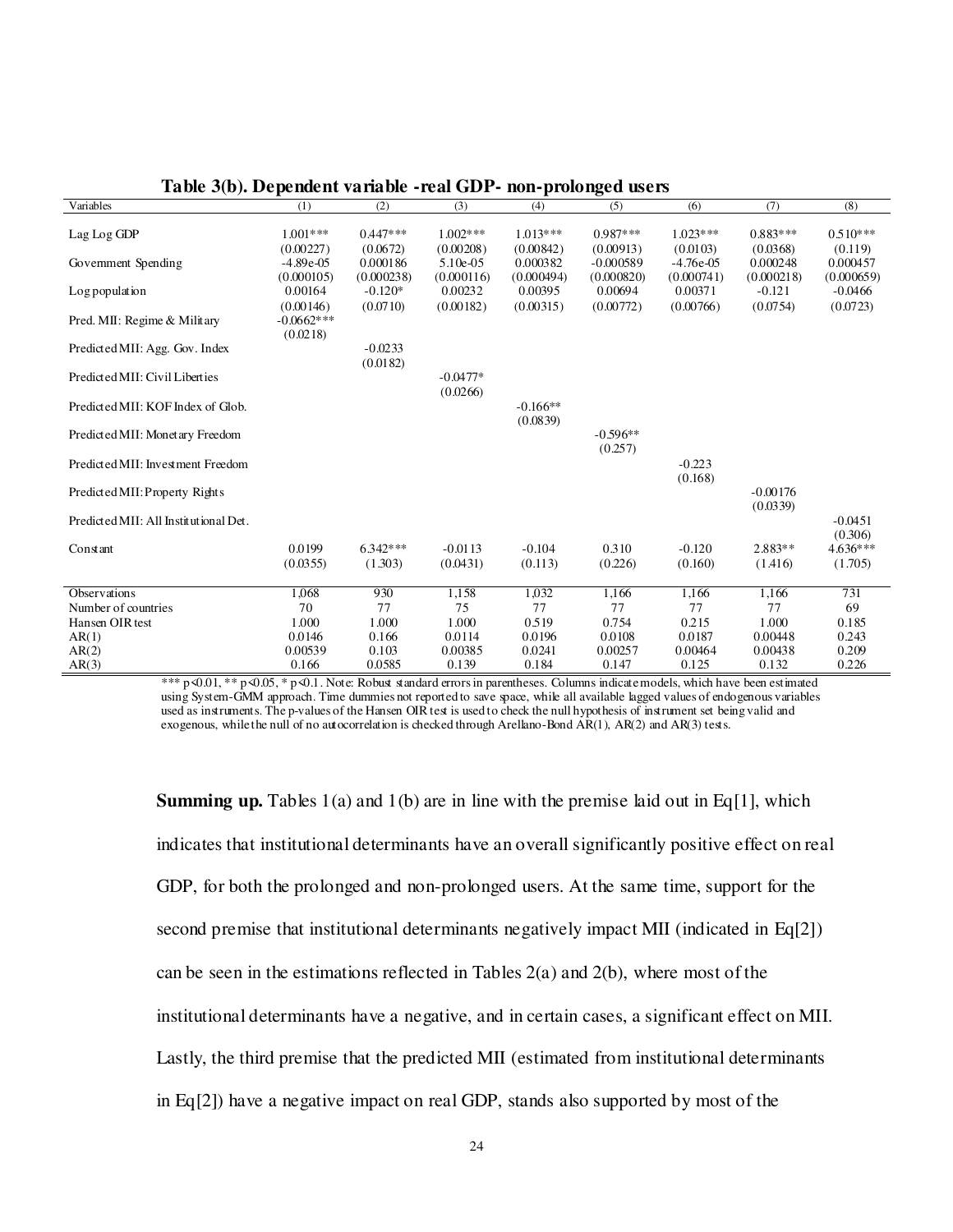estimations indicated by Tables  $3(a)$  and  $3(b)$ . This, along with the fact that these institutional determinants, in the first place, are the ones that significantly impacted economic- and political institutional quality in programme countries during 1980-2010 (the same time period as of the current study)<sup>16</sup>. Overall, therefore, it makes sense to highlight in the light of estimations above, that the missing link of institutions for reaching a positive economic growth consequence does in fact exist in IMF programme countries. Hence, these significant institutional determinants need to be focused upon in future IMF programmes, since it can be seen that they positively affect real GDP both directly, and also indirectly through first negatively impacting MII, and then the predicted MII negatively affecting real GDP.

## *Robustness check*

Table 4 estimates the impact of MII data on the real GDP data, indicating in turn that there exists a significantly negative relationship between real GDP and MII, in both the prolonged users and the non-prolonged users. This can be seen as a robustness check for estimations of real GDP and predicted MII (in Tables 3(a) and 3(b)), where a negative relationship also exists in most of the cases, in both the sub-groups.

|                     | -11             | (2)                 |
|---------------------|-----------------|---------------------|
| <b>VARIABLES</b>    | Prolonged Users | Non-Prolonged Users |
|                     | $1.000***$      | $0.683***$          |
| Lag Log GDP         | (0.00165)       | (0.0687)            |
| Government Spending | 6.57e-05        | 0.000118            |
|                     | (0.000143)      | (0.000158)          |
| Log Population      | $-0.00307*$     | $-0.0722$ ***       |

**Table 4. Dependent variable -real GDP- prolonged and non-prolonged users**

 $16$  For details see Javed (2014).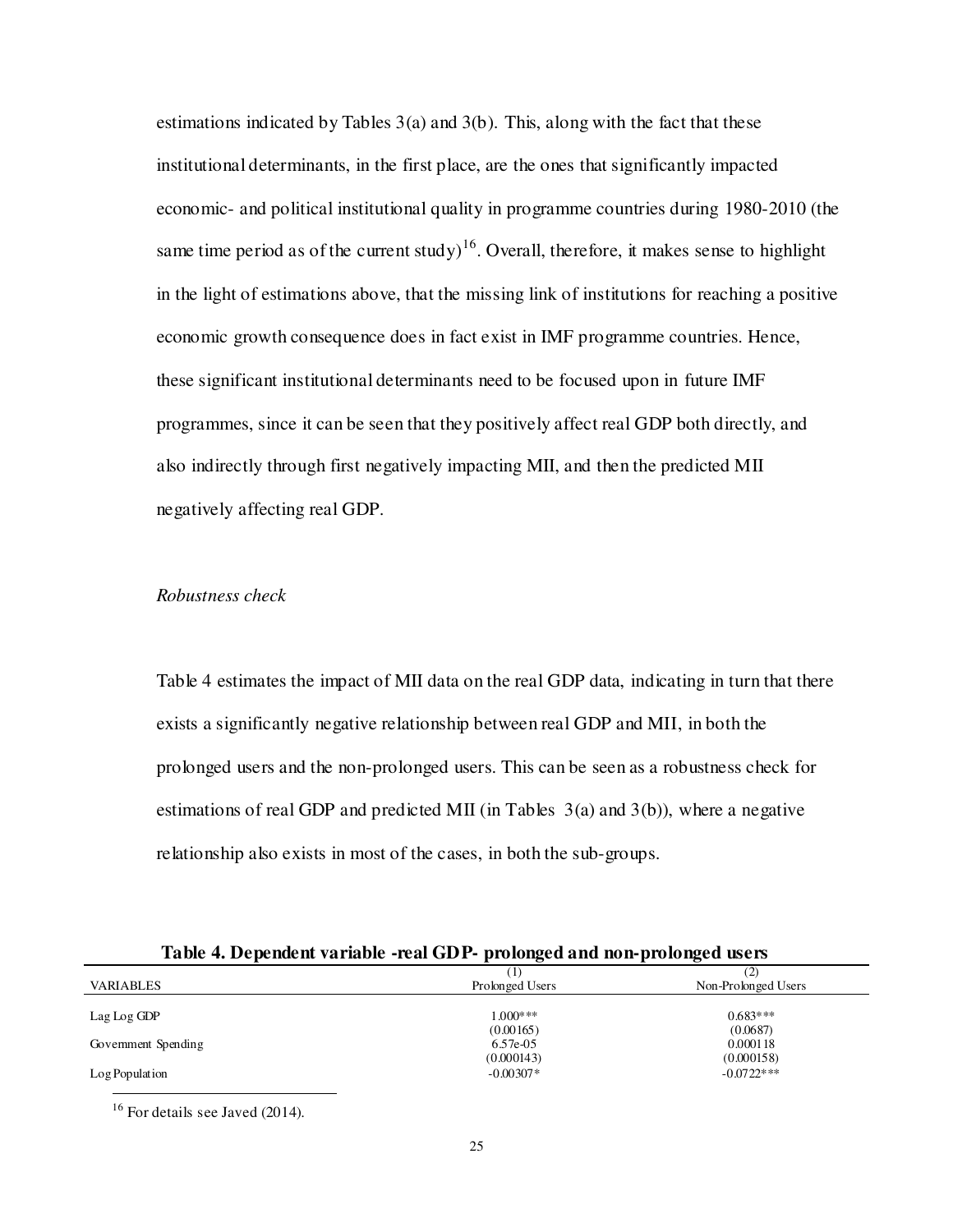|                     | (0.00164)    | (0.0270)     |
|---------------------|--------------|--------------|
| MII                 | $-0.0457***$ | $-0.0464***$ |
|                     | (0.0106)     | (0.00987)    |
| Constant            | $0.0820***$  | $3.624***$   |
|                     | (0.0303)     | (0.863)      |
|                     |              |              |
| Observations        | 719          | 1,153        |
|                     |              |              |
| Number of countries | 44           | 77           |
| Hansen OIR test     | 1.000        | 1.000        |
| AR(1)               | $3.73e-0.5$  | 0.00142      |
| AR(2)               | 0.0175       | 0.0183       |

\*\*\* p $\triangleleft 0.01$ , \*\* p $\triangleleft 0.05$ , \* p $\triangleleft$ 0.1. Note: Robust standard errors in parentheses. Columns indicate models, which have been estimated using System-GMM approach. Time dummies not reported to save space, while all available lagged values of endogenous variables used as instruments. The p-values of the Hansen OIR test is used to check the null hypothesis of instrument set being valid and exogenous, while the null of no autocorrelation is checked through Arellano-Bond  $\angle AR(1)$ ,  $AR(2)$  and  $AR(3)$  tests.

## **V. Conclusion**

The problem of a lackluster performance of IMF programmes in terms of economic growth in recipient countries on one hand, and NIE literature's highlighting of the important role institutions play in enhancing economic growth in many countries, on the other, created in turn, a 'missing link' that served as a motivation for the current study. Subsequently, the impact of institutional determinants (both political and economic) were found to be overall significant for enhancing real economic growth of the prolonged- and non-prolonged users of IMF. At the same time, institutional determinants were also found to be significant in reducing macroeconomic instability, which in turn, indirectly (through the channel of macroeconomic instability) enhanced real GDP growth.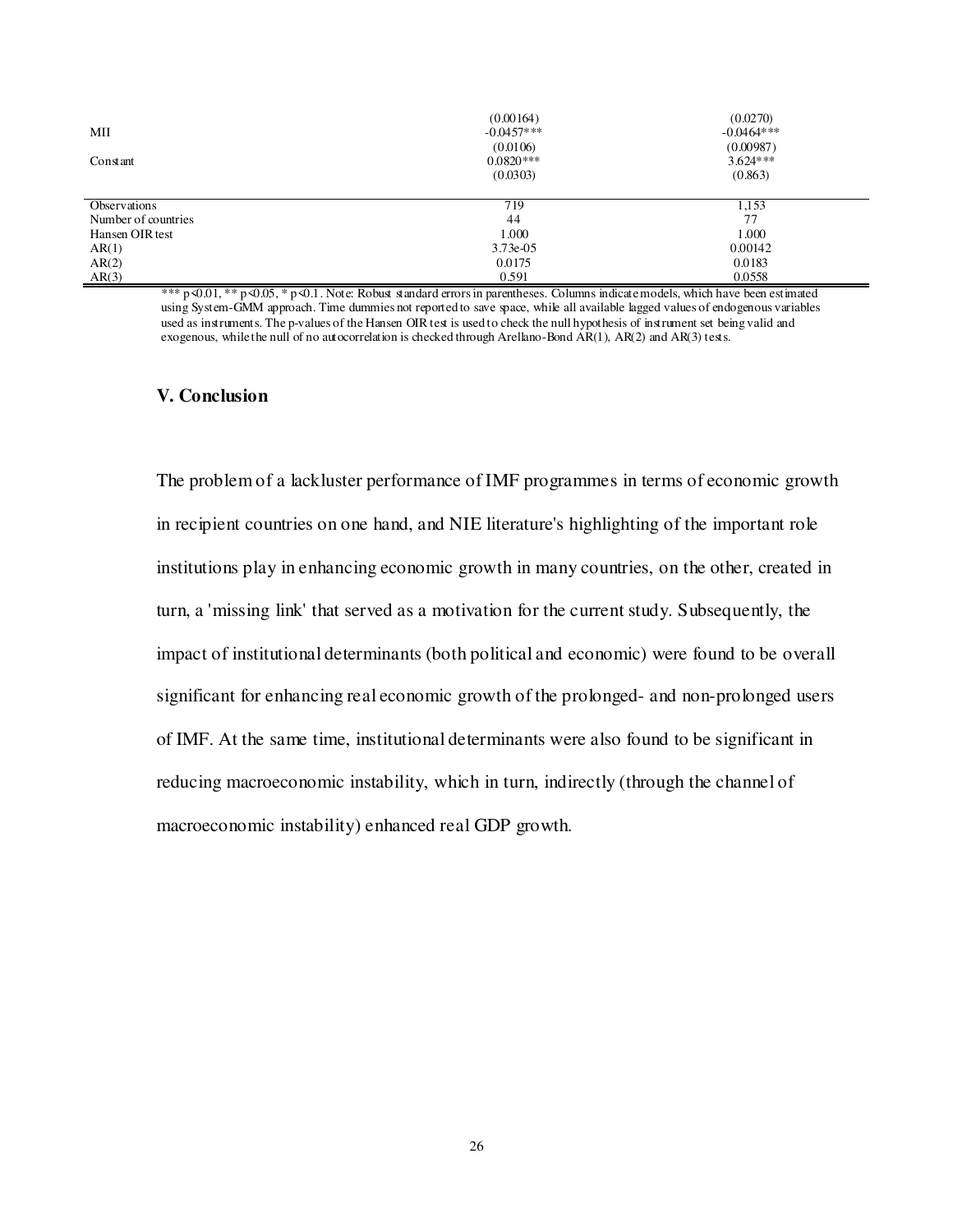## **References**

- Acemoglu, D., Johnson, S. and Robinson, J. (2001) The colonial origins of comparative development: an empirical investigation, *American Economic Review*, **91**, 1369–401.
- Abbott, P., Barnebeck, T. and Tarp, F. (2010) IMF and economic reform in developing countries, *The Quarterly Review of Economics and Finance*, **50**, 17–26.
- Acemoglu, D., Johnson, S. and Robinson, J.A. (2003a) An African Success: Botswana, in *In Search of Prosperity: Analytic Narratives on Economic Growth, 2nd edn (Eds)* Rodrik, D. (ed.), Princeton University Press, Princeton.
- Acemoglu, D., Johnson, S., Robinson, J. and Thaicharoen, Y. (2003b) Institutional causes, macroeconomic symptoms: volatility, crises and growth, *Journal of Monetary Economics*, **50**, 49–123.
- Acemoglu, D., Johnson, S. and Robinson, J. (2004) Institutions as the fundamental cause of long-run growth, NBER Working Paper No. 10481, NBER, Cambridge, Massachusetts.
- Acemoglu, D. and Johnson, S. (2005) Unbundling institutions, *Journal of Political Economy*, **113**, 949–95.
- Acemoglu, D. and Robinson, J.A. (2012) *Why nations fail: the origins of power, prosperity, and poverty*, 1st edn, Crown Business, New York.
- Afonso A. and Jalles, J. T. (2011) Economic performance and government size, ECB Working Paper Series No. 1399, ECB, Germany.
- Arellano, M. and Bover, O. (1995) Another look at instrumental variables estimation of error-component models, *Journal of Econometrics,* **68**, 29–51.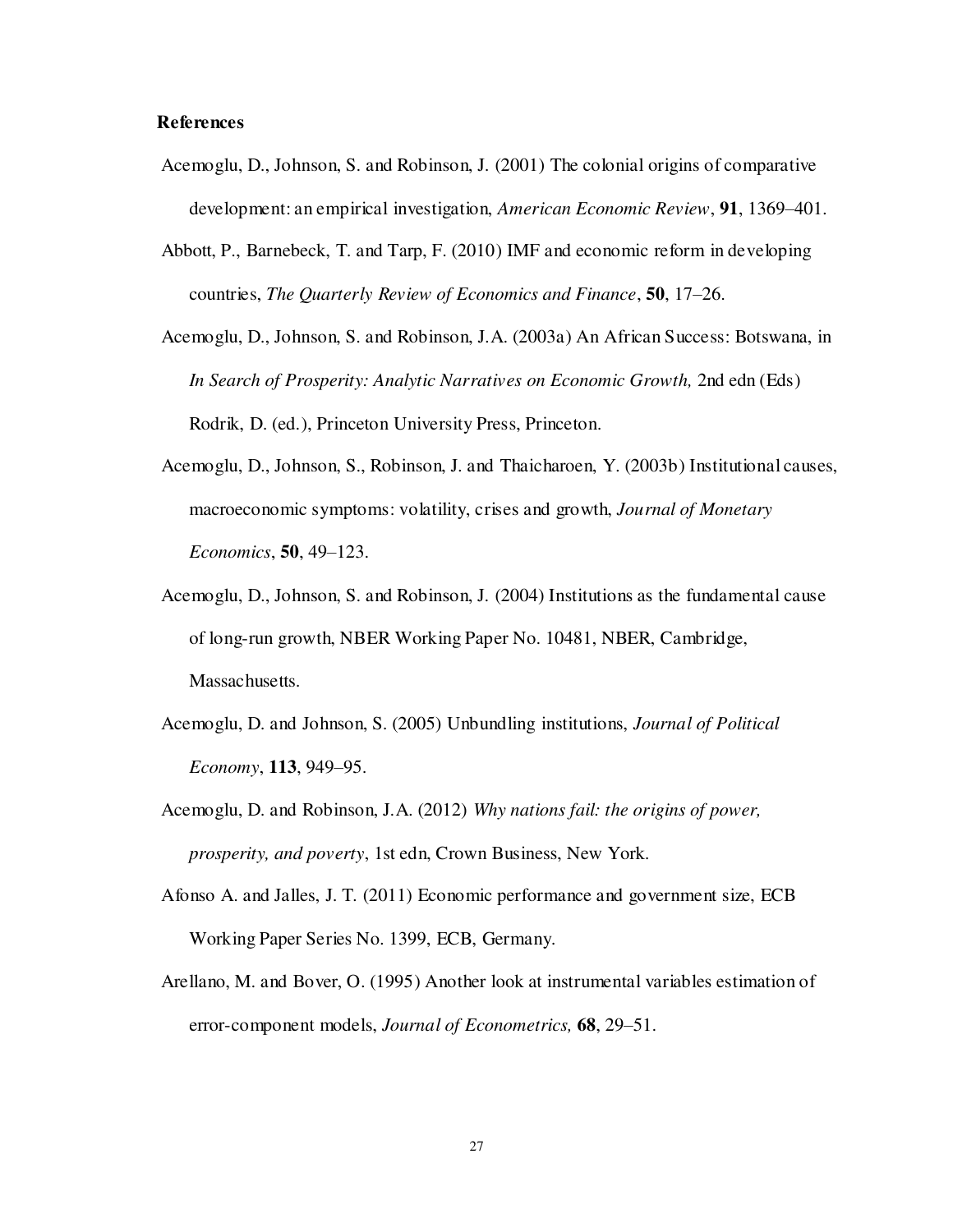- Arpac, O., Bird, G. and Mandilaras, A. (2008) Stop interrupting: An empirical analysis of the implementation of IMF programs, *World Development*, **36**, 1493–1513.
- Barro, R. J. and Lee, J. (2005) IMF programs: Who is chosen and what are the effects?, *Journal of Monetary Economics*, **52**, 1245–1269.
- Bird, G. (1996) Borrowing from the IMF: The policy implications of recent empirical research, *World Development*, **24**, 1753–1760.
- Bird, G. (2001) IMF Programs: Do they Work? Can they be made to work better?, *World Development*, **29,** 1849–1865.
- Bird, G. and Willett, T. (2004) IMF conditionality, implementation and the new political economy of ownership, *Comparative Economic Studies,* **46**, 423–50.
- Bird, G. (2007) The IMF: A bird's eye view of its role and operations, *Journal of Economic Surveys*, **21**, 683–745.
- Buira, A. (1983) IMF financial programs and conditionality, *Journal of Development Economics*, **12**, 111-136.
- Butkiewicz, J. L. and Yanikkaya, H. (2005) The effects of IMF and World Bank lending on long-run economic growth : An empirical analysis, *World Development*, **33**, 371– 391.
- Blundell, R. and Bond, S. (1998) Initial conditions and moment restrictions in dynamic panel data models, *Journal of Econometrics*, **87**, 115–43.
- Conway, P. (2006) The International Monetary Fund in a time of crisis: A review of Stanley Fischer's IMF essays from a time of crisis: The international financial system, stabilization, and development, *The Journal of Economic Literature*, **44**, 115-144.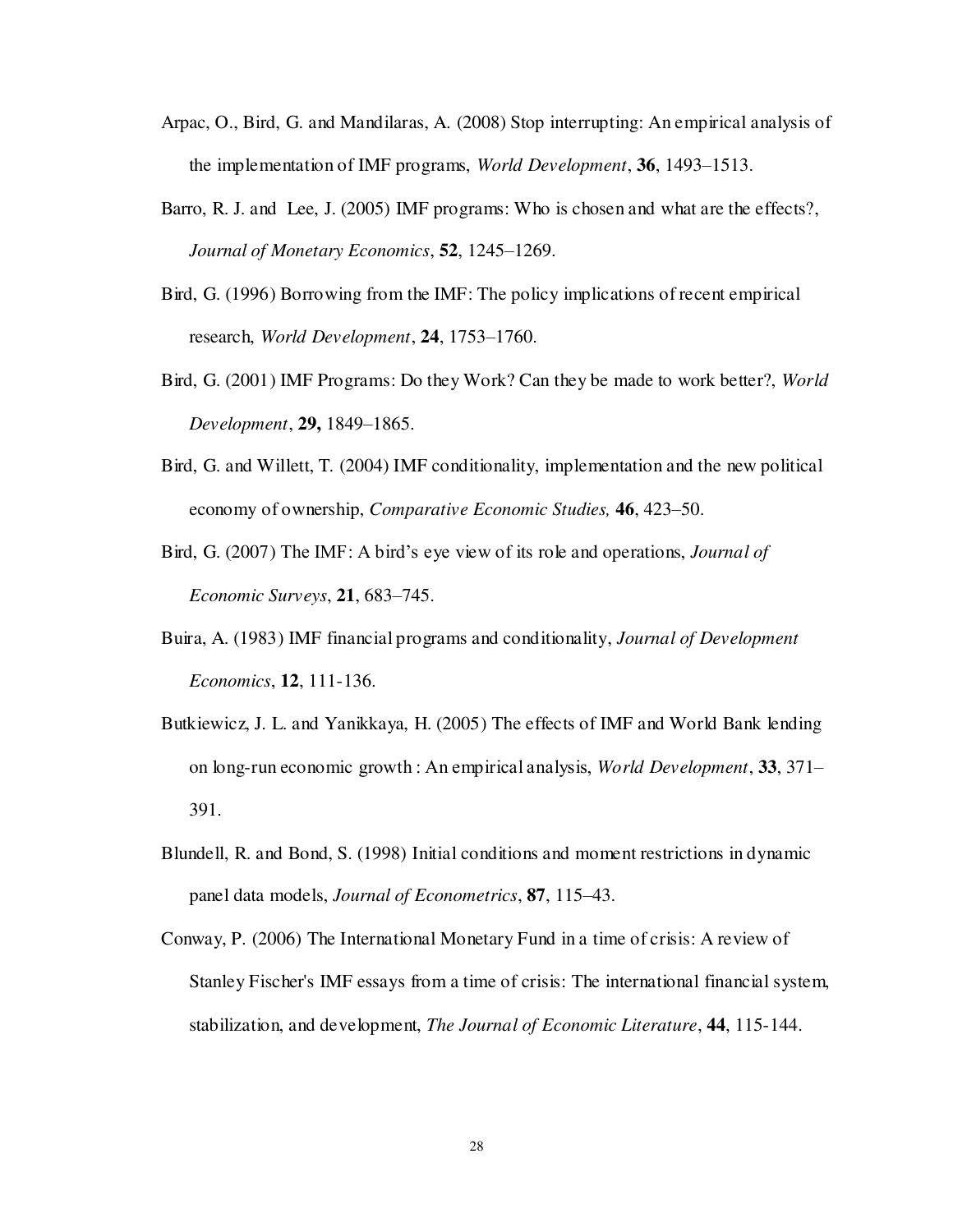- Donovan, D. (1981) Real responses associated with exchange-rate action in selected upper credit tranche stabilization programs, IMF Staff Papers No. 698-727, IMF, Washington, D.C.
- Dreher, A. (2006) IMF and economic growth: The effects of programs, loans, and compliance with conditionality, *World Development*, **34**, 769–788.
- Easterly, W. (2005) What did structural adjustment adjust? The association of policies and growth with repeated IMF and World Bank adjustment loans, *Journal of Development Economics*, **76**, 1–22.
- Evrensel, A. Y. (2002) Effectiveness of IMF-supported stabilization programs in developing countries, *Journal of International Money and Finance*, **21**, 565–587.
- Goldstein, M. and Montiel, P. (1986) Evaluating fund stabilization programs with multicountry data: some methodological pitfalls, IMF Staff Papers No. 304–344, IMF, Washington, D.C.
- Haghighi, A. K., Sameti, M. and Isfahani, R. D. (2012) The effect of macroeconomic instability on economic growth in Iran, *Research in Applied Economics*, 39 – 61.
- Hall, R. E. and Jones, C. I. (1999) Why do some countries produce so much more output per worker than others?, *The Quarterly Journal of Economics*, **114**, 83 – 116.
- Haque, N. ul. and Khan, M. S. (1998) Do IMF-supported programs work? A survey of the cross-country empirical evidence, IMF Working Paper No. 98/169 , IMF, Washington, D.C.
- Hutchison, M. M. and Noy, I. (2003) Macroeconomic effects of IMF-sponsored programs in Latin America: output costs, program recidivism and the vicious cycle of failed stabilizations, *Journal of International Money and Finance*, **22**, 991–1014.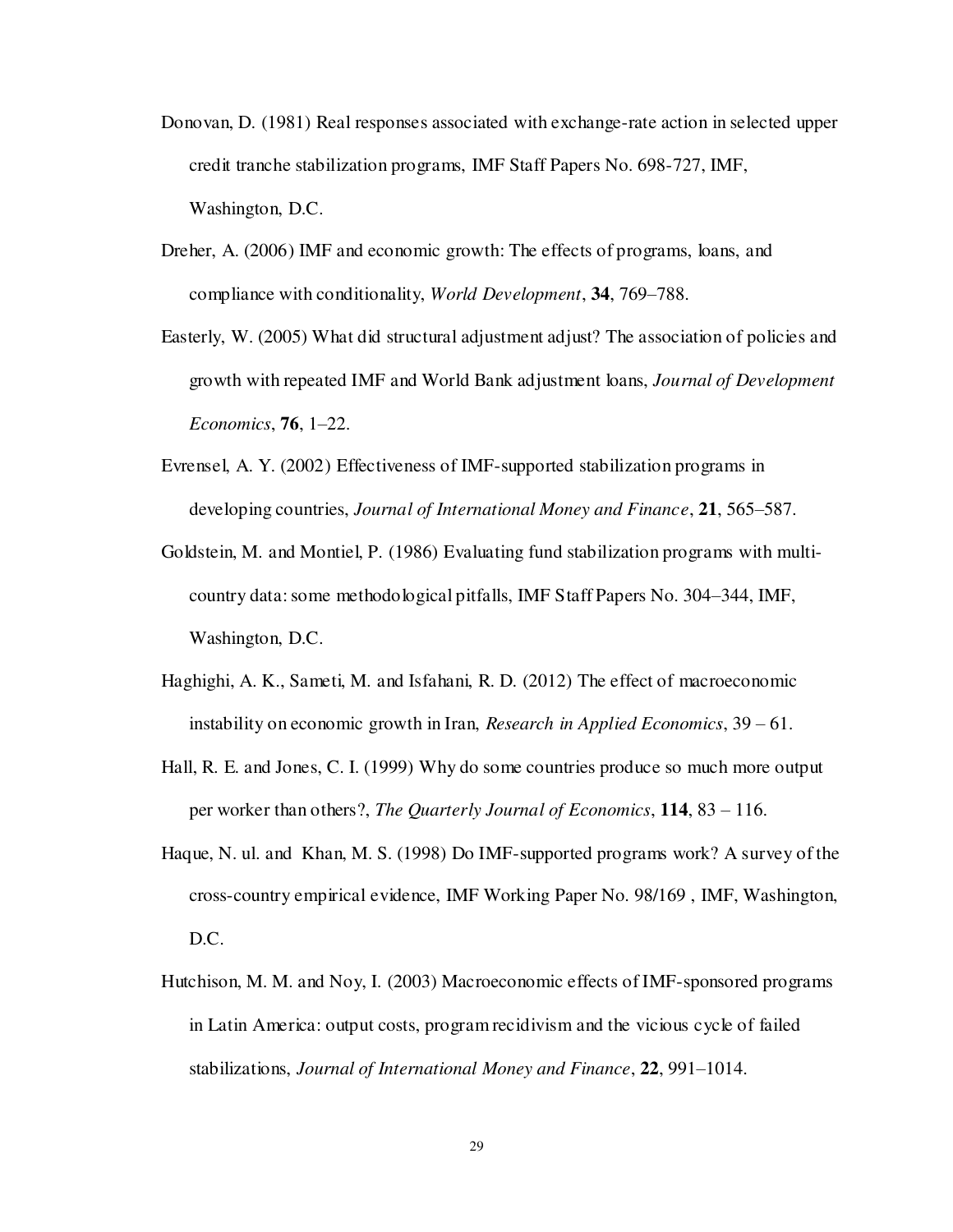- Hansen, L. P. (1982) Large sample properties of generalized method of moments estimators, *Econometrica*, **50**, 1029–54.
- IEO/IMF. (2002*) Report of the Independent Evaluation Office (IEO) on Prolonged Use of IMF Resources,* IMF, Washington, D.C.
- Independent Evaluation Office. (2007) *An IEO evaluation of structural conditionality in IMF-supported programs*, IMF, Washington, D.C.
- IMF. (2005) Building institutions, in *World Economic Outlook, Building Institutions, World Economic and Financial Surveys,* IMF, Washington, D.C., pp. 125-60.
- Ismihan, M. (2003) The role of politics and instability and public spending dynamics and macroeconomic performance: theory and evidence from Turkey, *PH.D Thesis, METU*, *Ankara.*
- Javed, O. (2014) Determinants of institutional quality: a case study of IMF programme countries, *Applied Economics* (Taylor and Francis)
- Joyce, J. P. (1992) The economic characteristics of IMF program countries, *Economic Letters*, **38**, 237–42.
- Khan, M. S. (1990) The macroeconomic effects of fund-supported adjustment programs, IMF Staff Papers No. 195–231, IMF, Washington, D.C.
- Khan, M. S. and Knight, M. D. (1981) Stabilization programs in developing countries: A formal framework, IMF Staff Papers No. 1-53, IMF, Washington, D.C.
- Khan, M.S. and Knight, M. D. (1982) Some theoretical and empirical issues relating to economic stabilization in developing countries, *World Development*, **10,** 709-730.
- Khan, M.S. and Knight, M. D. (1985) Fund supported adjustment programs and economic growth, IMF Occasional Papers No. 41, IMF, Washington, D.C.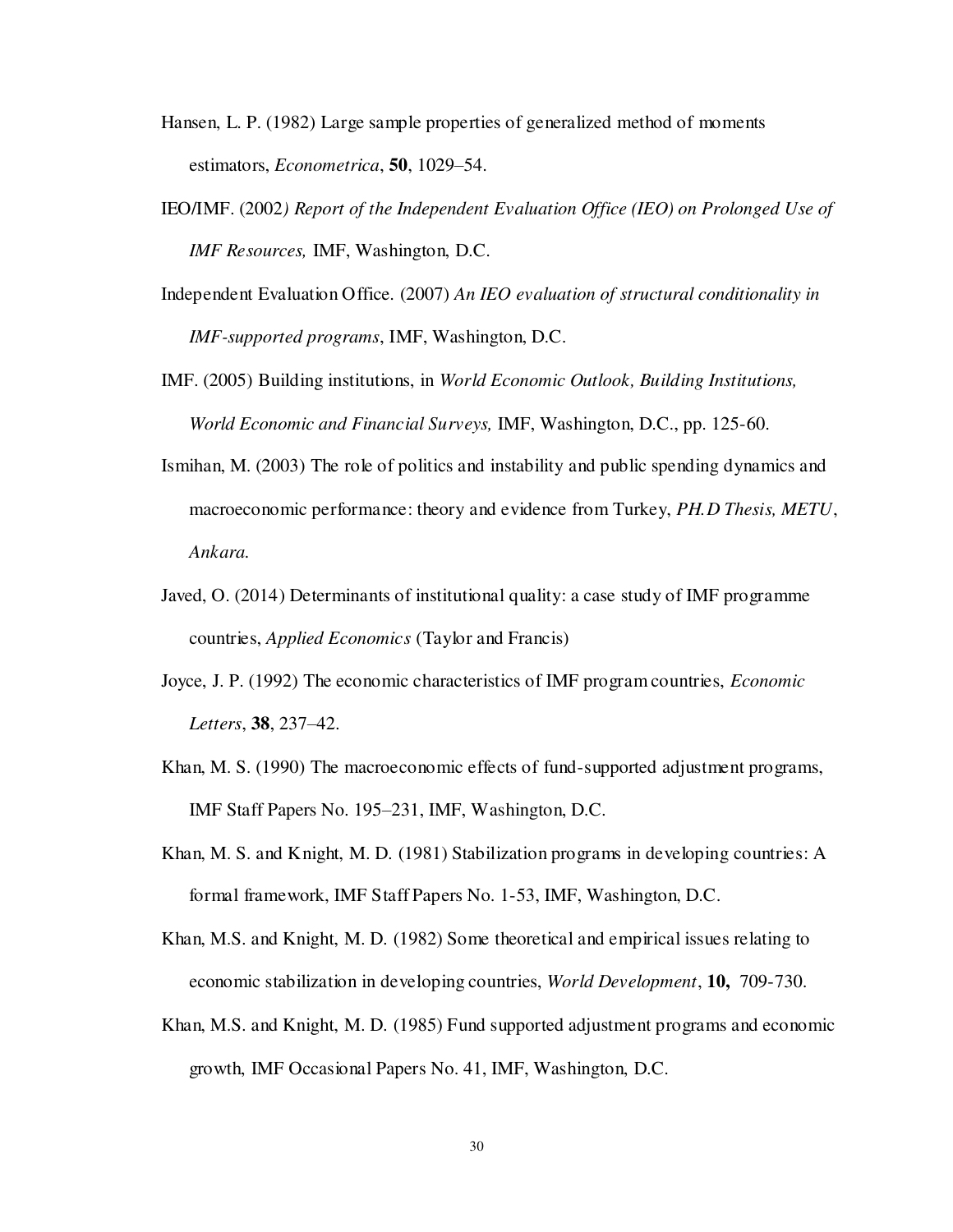- Killick, T., Malik, M. and Manuel, M. (1992) What can we know about the effects of IMF programmes?, *The World Economy*, **15,** 575-598.
- Loxley, J. (1984) *The IMF and the poorest countries*, 1st edn, North-South Institute, Ottawa, Canada.
- Nsouli, S. M., Atoian, R. and Mourmouras, A. (2004) Institutions, program implementation, and macroeconomic performance, IMF Working Paper No. 04-184, IMF, Washington, D.C.
- Parsons, Q.N. and Robinson, J.A. (2006) State Formation and Governance in Botswana, *Journal of African Economies*, **15**, 100-140.
- Pastor, M. (1987) The effects of IMF programs in the third world: Debate and evidence from Latin America*, World Development,* **15,** 249-262.
- Przeworski, A. and Vreeland, J. R. (2000) The effect of IMF programs on economic growth, *Journal of Development Economics*, **62**, 385–421.
- Rodrik, D., Subramanian, A. and Trebbi, F. (2002) Institutions rule: the primacy of institutions over geography and integration in economic development, Centre for Economic Policy Research Discussion Paper Series No. 3643, Centre for Economic Policy Research, London.
- Roodman, D. (2009) How to do xtabond2: an introduction to difference and system GMM in Stata, *Stata Journal*, **9**, 86–136.
- Roodman, D. (2007) A short note on the theme of too many instruments, Center for Global Development Working Papers 125, Center for Global Development, Washington, D.C.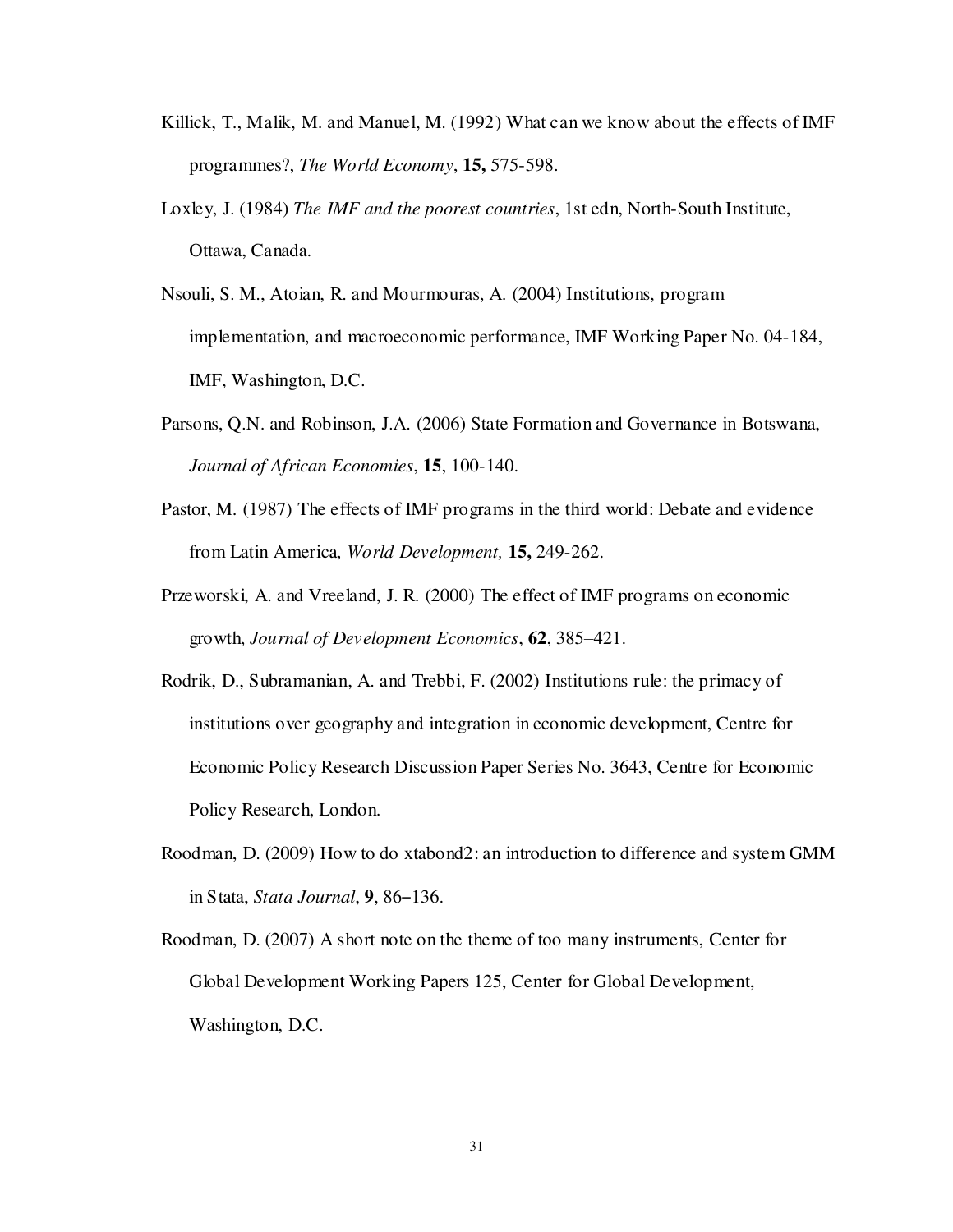- Satyanath, S. and Subramanian, A. (2004) What determines long-run macroeconomic stability? Democratic institutions, IMF Working Paper No. 04/215, IMF, Washington, D.C.
- von Hagen, J. (1991) A Note on the Empirical Effectiveness of Formal Fiscal Restraints, *Journal of Public Economics*, **44**, 99–110.
- Ugur, M. (2010) Institutions and economic performance: a review of the theory and evidence. [MPRA Paper](http://ideas.repec.org/s/pra/mprapa.html) 25909, University Library of Munich, Munich. Available at <http://mpra.ub.uni-muenchen.de/25909/>(accessed 10 November 2013)